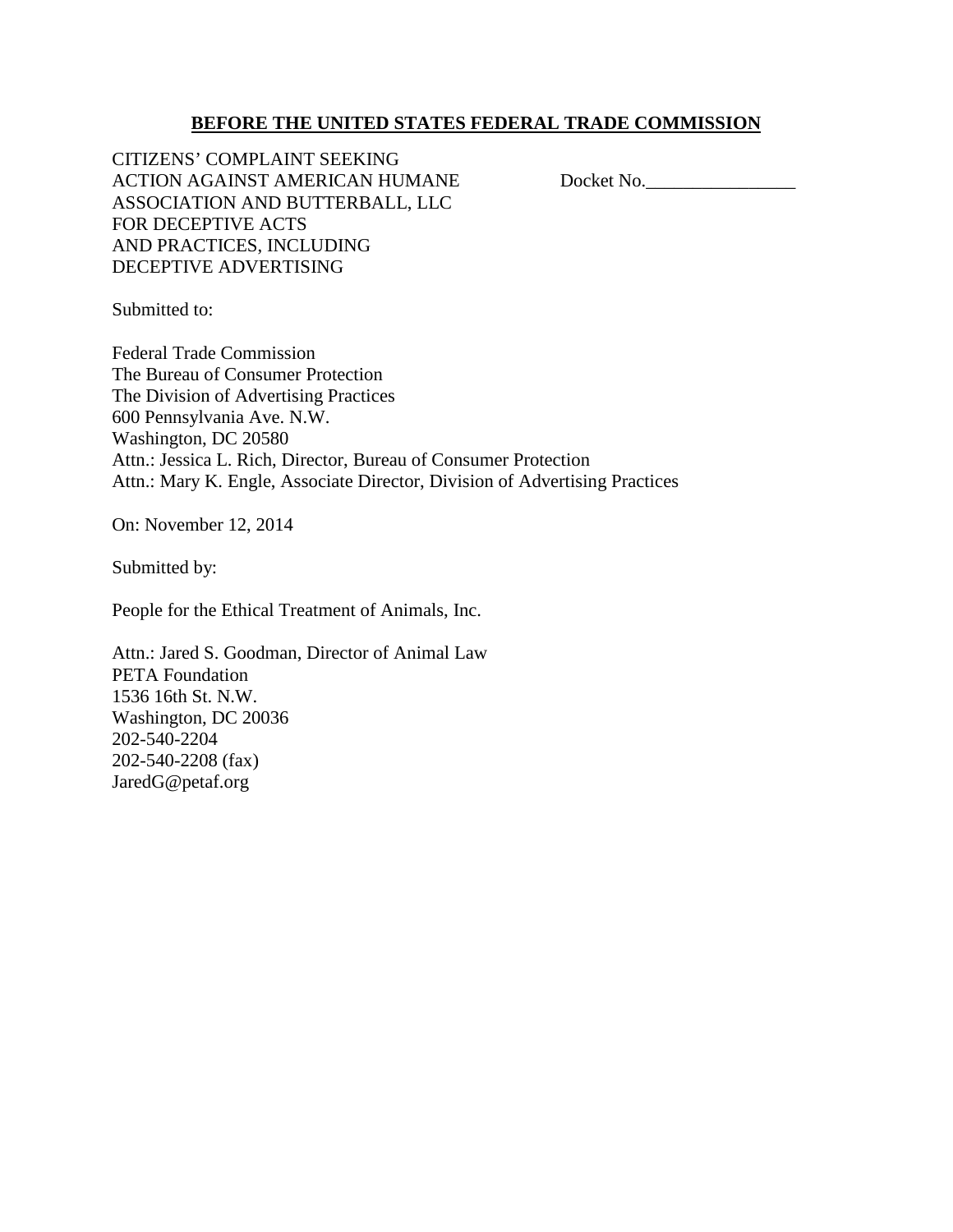#### **CITIZENS' COMPLAINT**

Petitioner People for the Ethical Treatment of Animals, Inc. ("PETA"), an animal protection charity and non-stock corporation under the laws of the Commonwealth of Virginia, with offices at 1536 16th St. N.W., Washington, DC 20036, submits this citizens' complaint pursuant to Section 5 of the Federal Trade Commission Act (the "FTC Act"), 15 U.S.C. § 45, to request that the Federal Trade Commission (the "Commission") investigate and commence enforcement action against American Humane Association ("AHA"), operating through its American Humane Certified program ("AHC"), also referred to as Humane Heartland, and Butterball, LLC ("Butterball"), which uses the AHC label on its products, for deceiving consumers about conditions for animals raised for food by producers that carry AHC certification.

Respondent AHA is a 501(c)(3) nonprofit organization, headquartered at 1400 16th St. N.W., Ste. 360, Washington, DC, 20036, and, according to its website, claims to be "the nation's voice for the protection of children and animals," which "reaches millions of people every day through groundbreaking research, education, training and services that span a wide network of organizations, agencies and businesses."<sup>1</sup>

Respondent Butterball is "the largest producer of turkey products in the U.S."<sup>2</sup> and is headquartered at 1 Butterball Ln., Garner, NC 27529.

#### Executive Summary

The National Advertising Division of the Better Business Bureau has stated time and again that consumers rely on advertising claims about the treatment of farmed animals when they are making their purchasing decisions. This Commission has acknowledged the importance that many consumers place on a company's claim of humane treatment of animals and the impact of that claim on purchasing decisions.

The humane treatment of farmed animals is of substantial concern to the majority of American consumers, and they are willing to spend more money on products carried by companies claiming to treat their animals humanely. In a survey of consumers, AHA itself found that 75% of consumers were very willing to pay more for humanely raised meat and 95% of consumers ranked a "humanely raised" label at or near the level of *absolute necessity* when considering its importance on their purchasing decisions.

Consumers have definite, reasonable expectations for companies that claim to treat their farmed animals humanely. They expect better treatment of those animals than the standard treatment within the industry. They expect that the animals went outdoors. They expect that, when the animals were slaughtered, it was done humanely. They find unacceptable the industry's practice of slicing off birds' beaks without pain relief, a stance that aligns with one court's

<sup>&</sup>lt;sup>1</sup> About Us, Am. Humane Ass'n, http://www.americanhumane.org/about-us/ (last visited Oct. 28, 2014).<br><sup>2</sup> Corporate Information, Butterball, http://www.butterballcorp.com/corporate-information/ (last visited Oct. 27, 2014).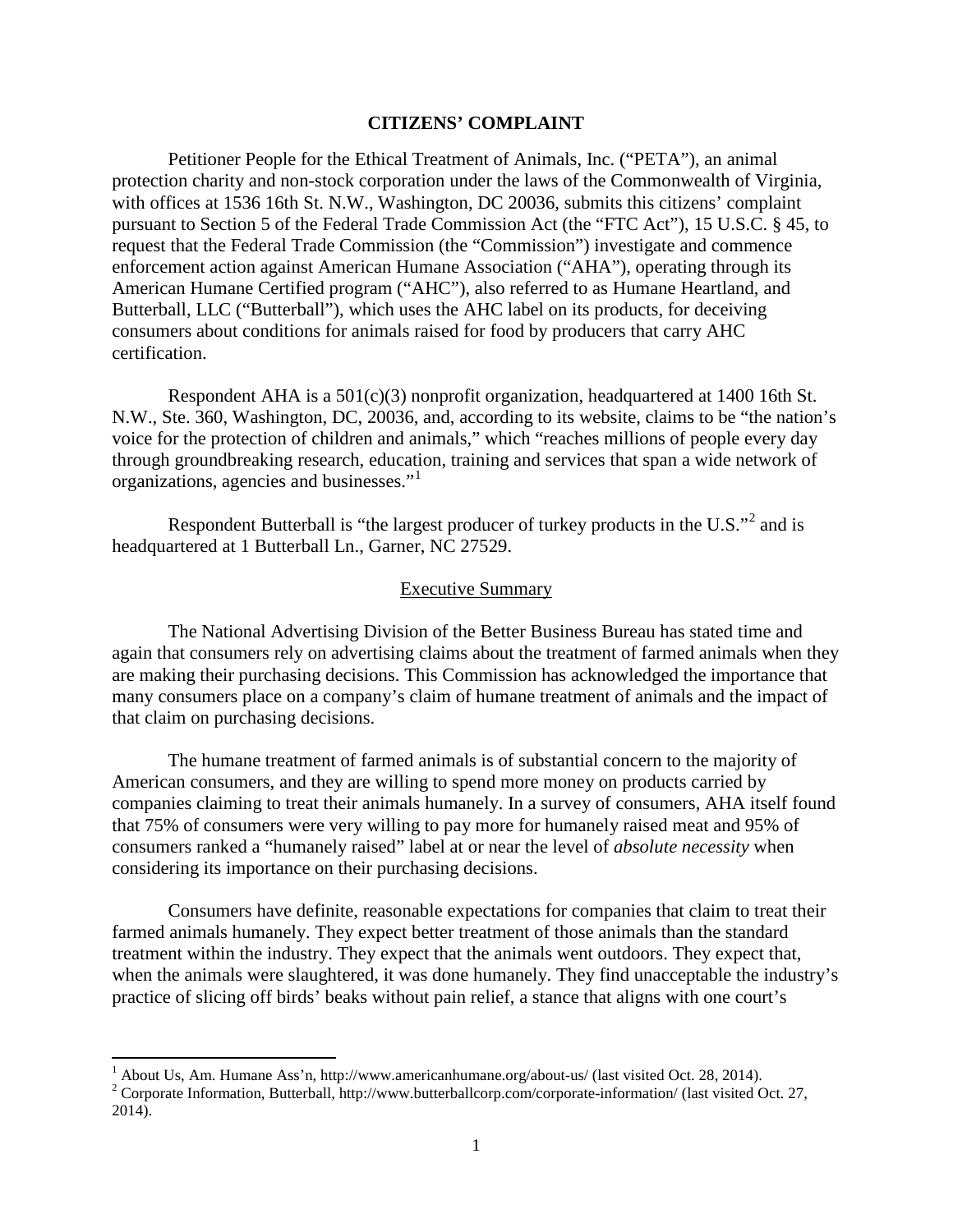contemplation that a legal definition of "humane" would include not causing an animal undue pain.

The treatment of turkeys that the AHC program allows falls well short of a reasonable consumer's expectations for humane treatment. As described herein, AHA is issuing unlawfully false and/or misleading representations about the meaning of its humane certification label, while fully acknowledging that consumers will rely on that label to inform their purchasing decisions.<sup>3</sup> AHA asserts that the AHC label provides consumers with a way to identify turkeys at the grocery store that were humanely treated. However, the standards for AHC-labeled turkeys conform to the standard practices within the turkey industry. Consistent with standard industry practice:

- The AHC standards allow turkeys' beaks to be sliced off.
- The AHC standards allow turkeys' toes to be amputated.
- The AHC standards do not require turkeys to have access to the outdoors.
- The AHC standards allow for up to 20 percent of the turkeys to have visible difficulty walking, which results from genetic modifications that cause them to grow at a rate that their skeletons cannot sustain.
- The AHC standards do not require producers to provide turkeys with enrichment items.
- The AHC standards do not require natural light for the turkeys.
- The AHC standards allow cramped confinement of turkeys.
- The AHC standards allow ammonia of 25 ppm in the turkey sheds.
- The AHC standards allow painful, upside-down shackling of live turkeys.
- The AHC standards allow live birds to be dunked in electric water baths, where birds may experience painful electric shocks as they flap their wings.

The AHC standards on slaughter also adhere to the guidelines of a foundation established by the American Meat Institute, a national trade association representing turkey processors. Additionally, acts of deliberate, intentional abuse of turkeys—including kicking and throwing the birds—do not result in an automatic failure of the certification process.

A recent investigation revealed baby turkeys at a Butterball facility were ground alive ("macerated") and had their beaks and toes mutilated, which causes acute and chronic pain. In its press release in response to the investigation, Butterball said there was "no mistreatment" of turkeys in the video footage, that the company adhered to industry standards, and that it was committed to maintaining its AHC certification. A past U.S. Department of Agriculture investigation of a Butterball turkey slaughterhouse—which was spurred by a PETA undercover investigation at the facility—confirmed that Butterball workers intentionally and repeatedly injured or killed birds by kicking, punching, throwing, or stepping on them; birds' wings were

<sup>&</sup>lt;sup>3</sup> This complaint focuses on the turkey standards to highlight the misleading nature of the AHC program in general; the exclusion of AHC's standards for other species of animals raised for food should not be perceived as a suggestion that the other standards are not also deceptive.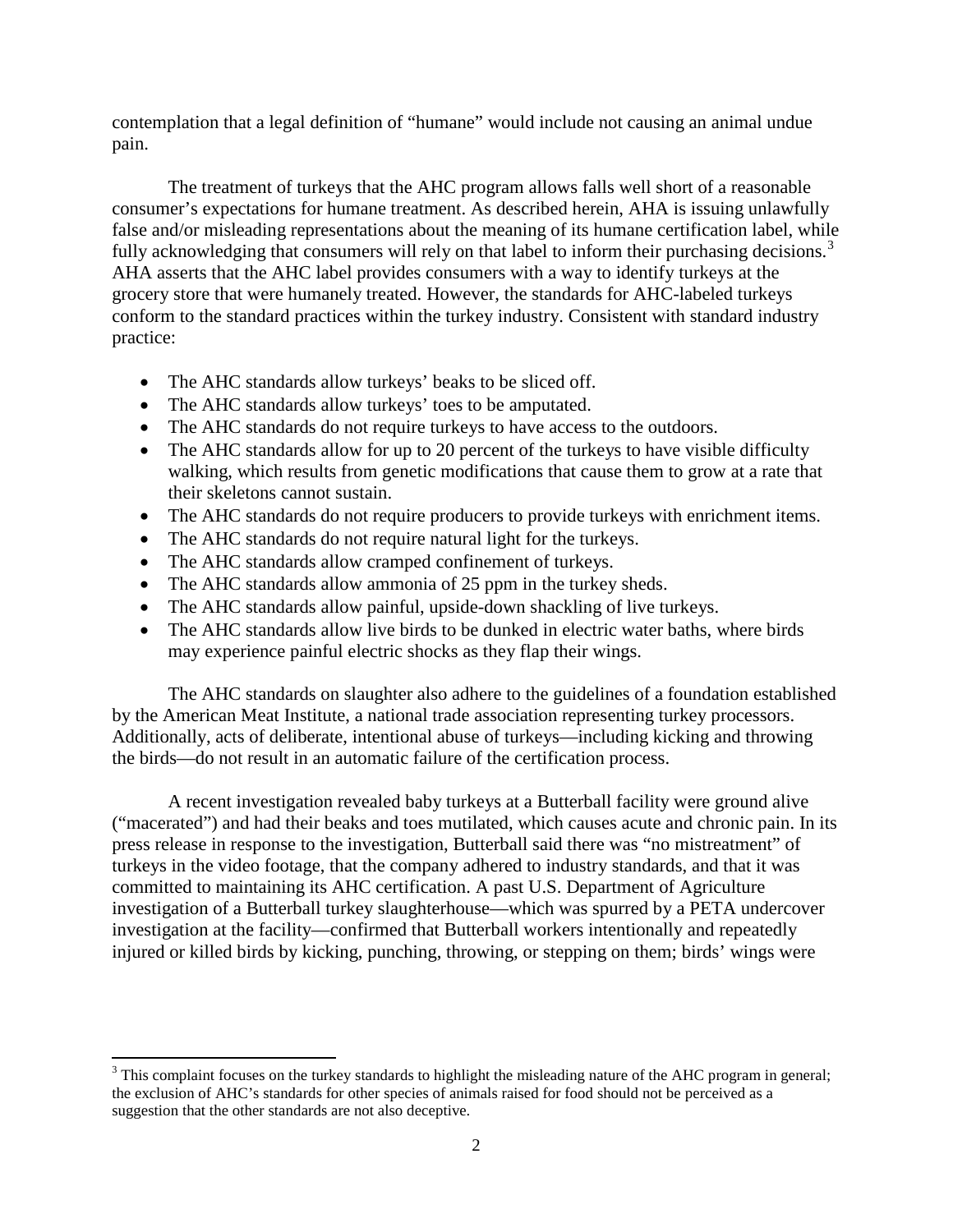often injured or broken because they were roughly yanked out of transport cages; and that the abuses were typical of what one worker had observed there over a five year period.<sup>4</sup>

Moreover, a producer does not need to meet all of the AHC standards to obtain certification and the right to stamp the AHC label on its products. The certification carries marginal significance, other than to enable AHC-labeled producers to charge a higher price for their products based on a consumer's expectation that she is paying more for higher-quality treatment of animals.<sup>5</sup>

Reliance on the AHC label gives consumers a false assurance that they are supporting companies that provide better treatment to their animals than do other companies within the industry. The AHC label does not signify the level of care for animals that the reasonable consumer would expect from a third-party's certification of a product as "humane" and may lead the consumer to make repeat purchases based on her misconception. Because many consumers are likely to purchase an AHC-labeled product specifically because of what they believe that label signifies, the misleading nature of the label embodies the Commission's policy that deceptive claims are actionable when they are material, i.e., they influence purchasing decisions because they involve information that is important to the consumer. FTC intervention carries particular importance in this instance because of the lack of market restraints on these misleading claims.

Accordingly, PETA respectfully requests that the Commission take prompt action to stop AHA, through its AHC or Humane Heartland program, and Butterball, from deceiving consumers with false or misleading representations relating to animal care. Because of the high number of consumers who could be deceived by the AHC label over the remainder of this calendar year, prompt action by the Commission is critical. Eighty-eight percent of Americans consume turkey at Thanksgiving.<sup>6</sup> Butterball sells about 25% of the turkeys consumed at Thanksgiving, and about 736 million pounds total of turkey are eaten on that day.<sup>7</sup> In 2012, approximately thirty percent of turkey consumed by Americans during the year was consumed at Thanksgiving and Christmas.<sup>8</sup> As a result, PETA respectfully requests that the Commission act with urgency.

<sup>4</sup> *See, e.g.,* Butterball's House of Horrors: A PETA Undercover Investigation, http://www.peta.org/features/ butterball-peta-investigation/ (last visited Oct. 30, 2014).; Undercover at a Butterball Turkey Plant, PETA, https://secure.peta.org/site/Advocacy?cmd=display&page=UserAction&id=1460 (last visited Oct. 30, 2014).<br><sup>55</sup> At a Kroger supermarket in Richmond, Virginia, the AHC-labeled frozen Butterball turkey breast cost

approximately \$3.99 per pound (\$11.99 for 48 oz.), as opposed to \$1.99 per pound for frozen turkey breast by a different brand. *See* Exhibits 1-4: (1) AHC-labeled Butterball product (2) Price of AHC-labeled Butterball product, (3) Pride of the Farm product, (3) Pride of the Farm product,

 $6$  Turkey History & Trivia, National Turkey Federation, http://www.eatturkey.com/why-turkey/history (last visited Oct. 29, 2014).

 $7$  Tim Sprinkle, Butterball is Facing a National Turkey Shortage, and It Doesn't Know Why, The Exchange, Nov. 14, 2013, http://finance.yahoo.com/blogs/the-exchange/there-s-a-national-turkey-shortage--and-butterball-doesn-tknow-why-203735559.html (last visited Oct. 29, 2014).<br><sup>8</sup> Turkey History & Trivia, *supra* note 6. ("More than 210 million [turkeys] were consumed in the United States [in

<sup>2012].</sup> We estimate that 46 million of those turkeys were eaten at Thanksgiving [and] 22 million at Christmas.")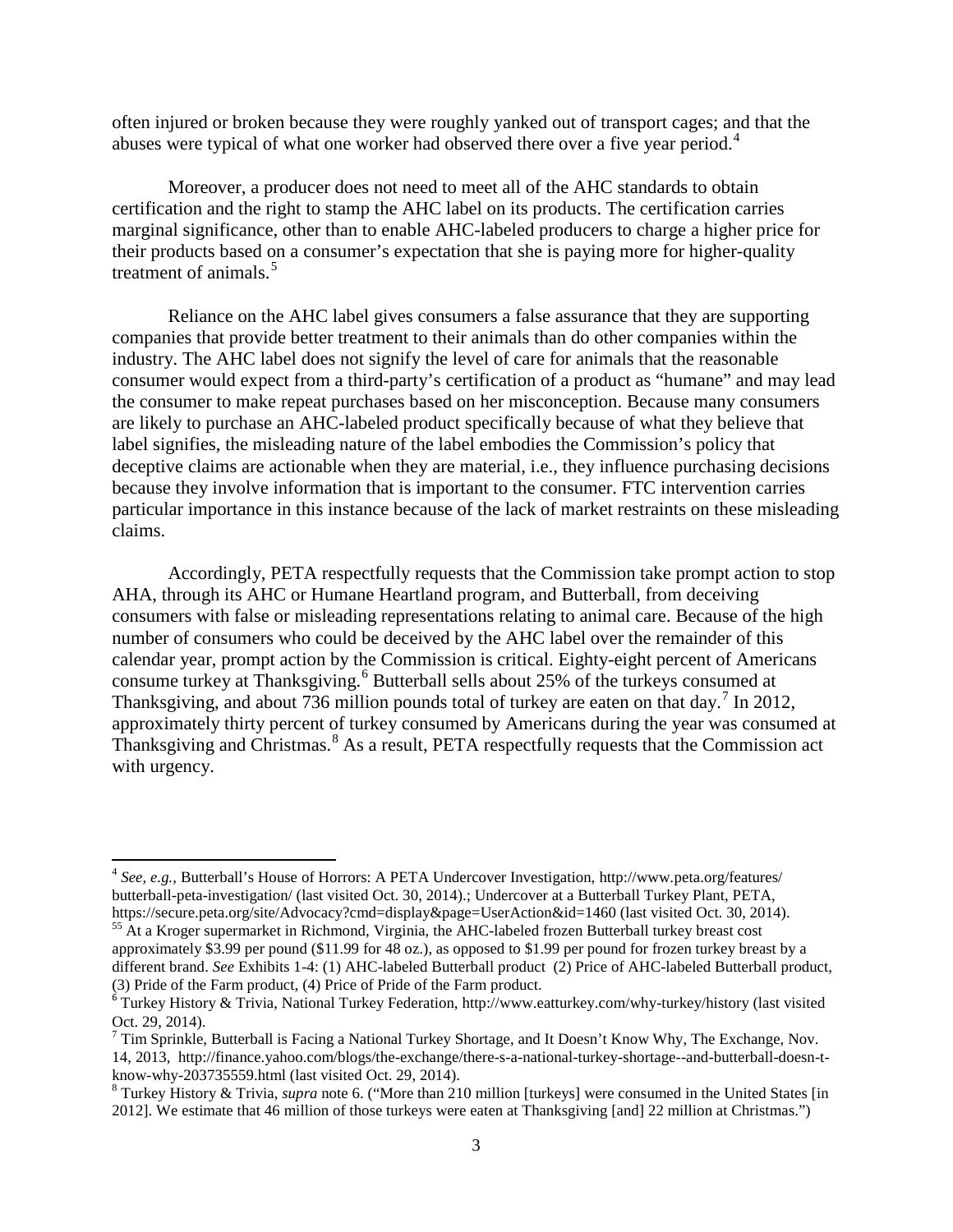#### I. Legal Standard

The FTC Act declares unfair or deceptive acts or practices unlawful.<sup>9</sup> A false oral or written representation or omission, if material, is deceptive within the meaning of the Act.<sup>10</sup> "The statutory ban against false and misleading advertisements and representations applies to that which is suggested as well as that which is asserted."<sup>11</sup> "It is a long-established principle that words and sentences may be literally and technically true and yet framed in such a setting as to mislead or deceive."<sup>12</sup> Indeed, "[a] deceptive impression may be created by implication and innuendo without affirmative misrepresentation or misstating a single fact.<sup> $13$ </sup>

The Act also applies to deceptive omissions. "In consumer protection cases under Section 5 of the FTC Act, it can be deceptive to tell only half the truth, and to omit the rest."<sup>14</sup> An advertiser is required "to disclose qualifying information necessary to prevent" a statement "from creating a misleading impression."<sup>15</sup> For example, in *Horizon, Inc.*, <sup>16</sup> the Commission held that Horizon violated the FTC Act, in part because many of its representations "consisted of partial truths, or literal or technical truths, framed in a setting to mislead or deceive."<sup>17</sup> "In several respects," the Commission found, "Horizon's sales techniques left material issues vague. The record [t]herein reveal[ed] widespread confusion and a lack of understanding about critical elements of Horizon's property and Horizon's obligations, all conducive to Horizon's objectives."<sup>18</sup>

"The tendency of  $\dots$  advertising to deceive must be judged by viewing it as a whole."<sup>19</sup> The Commission is "required to look at the complete advertisement and formulate [its] opinions on the basis of the net general impression conveyed by them and not on isolated excerpts.<sup> $20$ </sup> "To" tell less than the whole truth is a well known method of deception,"<sup>21</sup> and "the Commission" repeatedly has held that deceptive non-disclosure of material facts is a violation of Section 5."<sup>22</sup> The focus is "the entire mosaic, rather than each tile separately."<sup>23</sup>

 $9$  15 U.S.C. § 45(a).

<sup>10</sup> FTC Policy Statement on Deception § I (Oct. 14, 1983), *appended to Cliffdale Assocs., Inc.*, 103 FTC 110, 174 (1984).<br><sup>11</sup> *The Raymond Lee Org., Inc., 92 FTC 489, 1978 WL 206103, at \*140 (1978).* 

<sup>&</sup>lt;sup>12</sup> *Horizon Corp.*, 97 FTC 464, 1981 WL 389410, at \*255 (May 15, 1981) (quoting *Bockenstette v. FTC*, 134 F.2d 369, 371 (10th Cir. 1943)).<br><sup>13</sup> MacMillan, Inc., 96 FTC 208, 1980 WL 338975, at \*120 (1980).

<sup>&</sup>lt;sup>14</sup> Compl. Counsel's Post-Trial Br., *Union Oil Co. of Cal.*, No. 9305, 2005 WL 906397 (FTC Mar. 9, 2005) (quoting *Int'l Harvester Co.*, 104 FTC 949, 1057 (1984)).

<sup>&</sup>lt;sup>15</sup> *Id.*<br><sup>16</sup> 97 FTC 464, 1981 WL 389410 (1981).<br><sup>17</sup> *Id. at* \*216.<br><sup>18</sup> *Id* 

<sup>19</sup> *Beneficial Corp. v. FTC*, 542 F.2d 611, 617 (3d Cir. 1976), *cert denied*, 430 U.S. 983 (1977); *accord Horizon Corp*., 1981 WL 389410, at \*269 (in determining whether a representation is deceptive, the Commission is "not confined to analyzing isolated words and phrases").

<sup>20</sup> *Standard Oil of Cal*., 84 FTC 1401, 1471 (1974), *aff'd as modified*, 577 F.2d 633 (9th Cir. 1978), reissued, 96 FTC 380 (1980).<br><sup>21</sup> P. Lorillard Co. v. FTC, 186 F.2d 52, 58 (4th Cir. 1950).

<sup>&</sup>lt;sup>22</sup> Complaint Counsel's Post-Trial Br., *Union Oil Co. of Cal.*, 2005 WL 906397 (quoting *Int'l Harvester Co.*, 104 FTC at 1057).

<sup>23</sup> *FTC v. Sterling Drug*, 317 F.2d 669, 674 (2d Cir. 1963).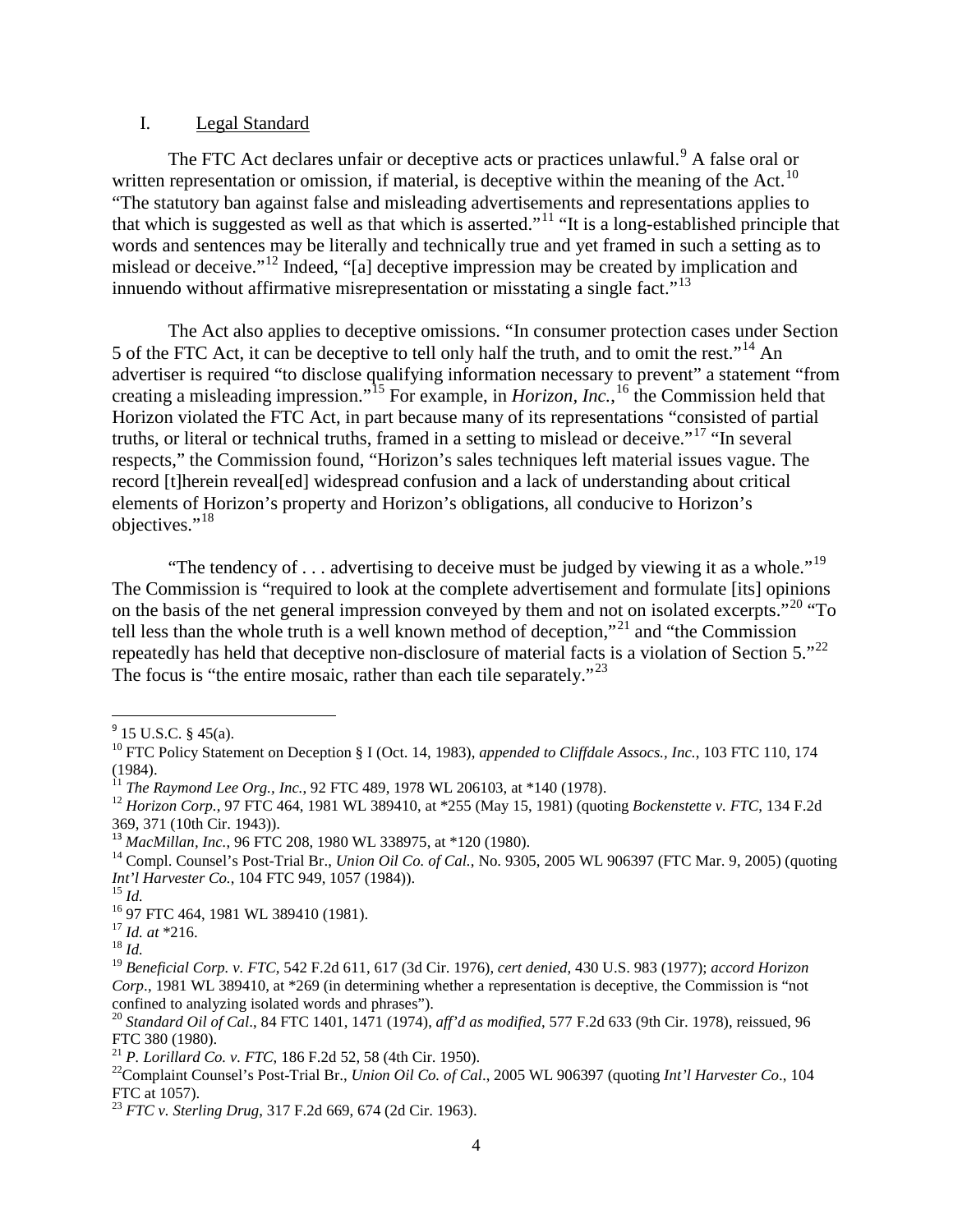The Commission's ultimate "concern" is the "message conveyed or the implication created in the mind of the ordinary purchaser":<sup>24</sup> "that vast multitude . . . who, in making purchases, do not stop to analyze, but are governed by appearances and general impressions."<sup>25</sup> Whether advertising "is false or misleading is determined based on the objective 'reasonable consumer' standard."<sup>26</sup> As long as an advertisement "reasonably can be interpreted in a misleading way," it is "deceptive, even though other, non-misleading interpretations may be equally possible."<sup>27</sup>

A deceptive representation, omission, or practice is actionable under the FTC Act if it is "material." A "material" misrepresentation is "one which is likely to affect a consumer's choice of or conduct regarding a product. In other words, it is information that is important to consumers."<sup>28</sup> This is a subjective standard. "[I]f consumers prefer one product to another, the Commission [does] not determine whether that preference is objectively justified."<sup>29</sup>

"[T]he Commission presumes that express claims are material,"<sup>30</sup> since "the willingness" of a business to promote its products reflects a belief that consumers are interested in the advertising."<sup>31</sup> "[T]he Commission will [also] infer materiality" when "evidence exists that a seller intended to make an implied claim."<sup>32</sup>

### II. The AHC Label Misleads Consumers Regarding the Treatment of Animals.

a. AHA Represents that its AHC Label Provides Consumers with a Way to Identify "Humanely Raised" Meat.

AHA refers to its certification program as the "first welfare certification program in the United States to ensure the humane treatment of farm animals."<sup>33</sup> AHA purports that its AHC "label provides consumers a choice of humanely raised beef, pork, poultry and dairy products at their grocers."<sup>34</sup> AHA further contends that its AHC program "promotes clear, reasoned communication with consumers and retailers about the meaning and value of humanely raised food and the benefits not only to animals but to people with the safety, quality, and nutrition in

<sup>24</sup> *Id.* at \*263. <sup>25</sup> *P. Lorillard Co.*, 186 F.2d at 58; *see* FTC Policy Statement on Deception § III; *see also Warner-Lambert*, 86 FTC 1398, 1415 n.4 (1975), *aff'd*, 562 F.2d 749 (D.C. Cir. 1977) (evaluating the claim from the perspective of the "average listener"); *Grolier*, 91 FTC 315, 430 (1978) (considering the "net impression" made on the "general populace").<br>
<sup>26</sup> Ortega v. Natural Balance, Inc., 300 F.R.D. 422, 428-29 (C.D. Cal. 2014) (citations omitted).

<sup>&</sup>lt;sup>27</sup> Telebrands Corp., 2004 WL 3155567, at § III.B.1 (FTC Sept. 15, 2004) (citing Kraft, Inc., 114 FTC 40, 120 n.8 (1991), *aff'd*, 970 F.2d 311 (7th Cir. 1992)). <sup>28</sup> FTC Policy on Deception § IV.

<sup>&</sup>lt;sup>30</sup> *Id.* § IV.<br><sup>31</sup> *Cent. Hudson Gas & Elec. Co. v. PSC*, 447 U.S. 557, 567 (1980).<br><sup>32</sup> FTC Policy on Deception § IV.<br><sup>33</sup> Farm Animal Welfare, American Humane Association, http://www.americanhumane.org/animals/progra animal-welfare.html (last visited Oct. 23, 2014.). <sup>34</sup> *Id.*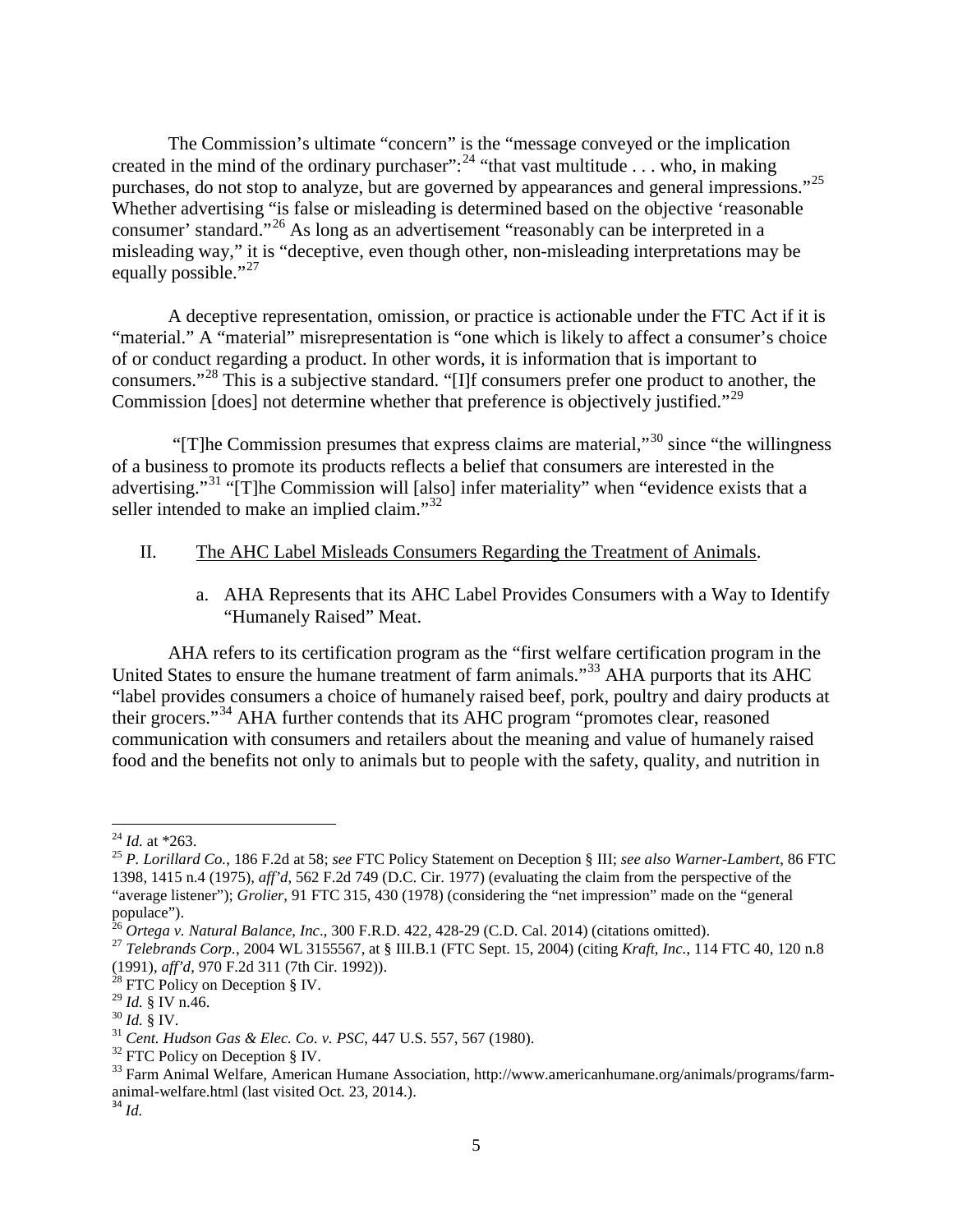the protein products they buy and serve their families."<sup>35</sup> AHA claims that the AHC standards are based on the Five Freedoms:  $36$  freedom from (1) hunger and thirst, (2) discomfort, (3) pain, injury, or disease, (4) fear and distress, and freedom (5) to express normal behaviors.<sup>37</sup>

Discussing Foster Farms' AHC certification on a public television program, AHA's president and CEO Robin Ganzert, Ph.D., stated that with the AHC label on its products, Foster Farms "is able to declare to their consumers that their animals are raised humanely."<sup>38</sup> She noted that "it is important for Americans to have faith [in the] products that they're buying. That thirdparty assurance is what consumers are looking for."<sup>39</sup> The AHC program's director, Tim Amlaw, was quoted in an AHA press release as stating, "Consumers who choose to purchase products with the American Humane Certified seal are effectively using their voices to tell grocery stores, the agricultural industry and the food industry that they expect humane treatment of the food products they buy."<sup>40</sup>

> b. Consumers are Concerned about the Humane Treatment of Animals Raised for Food, and that Concern Renders Respondents' Deceptive Claims Material.

"Advertising claims which tout that the advertiser is addressing particular social or ethical concerns can provide consumers with important information about their purchasing choices."41 This Commission has acknowledged that, "for many consumers, a company's claim that its products are humane is important to their decision whether or not to purchase products from that company."<sup>42</sup>

Research shows that humane treatment of farmed animals is an issue of concern to many American consumers. A survey conducted by AHA itself found that, of 2,634 respondents, 34% of respondents were willing to pay 10-20% more for "humanely raised products," and 28% of respondents were willing to pay 20-30% more.<sup>43</sup> Seventy-four percent of respondents were "very willing" to pay more for "humanely raised meat," and 84% of respondents were "extremely interested" in "supporting the humane treatment of farm animals."<sup>44</sup> Eighty-nine percent of respondents were "very concerned" about the welfare of America's farmed animals.<sup>45</sup> When

l

<sup>&</sup>lt;sup>35</sup> AMERICAN HUMANE ASSOCIATION, ANIMAL WELFARE STANDARDS FOR TURKEYS 4 (2013), http://humaneheartland.org/our-standards (Exhibit 5).

<sup>&</sup>lt;sup>36</sup> Farm Animal Welfare, *supra* note 33.<br><sup>37</sup> ANIMAL WELFARE STANDARDS FOR TURKEYS, *supra* note 35, at 4 (Exhibit 5).<br><sup>38</sup> America's Heartland: Episode 903, (public television broadcast 2013-14 season), *available at*<br>

<sup>&</sup>lt;sup>39</sup> *Id.*<br><sup>40</sup> Press Release, Am. Humane Ass'n, American Humane Certified Responds to Inhumane Dairy Practices Shown on ABC's 'Nightline,' (Feb. 2, 2010), *available at* http://www.americanhumane.org/animals/animal-welfare-news/ american-humane-certified-responds-to-inhumane-dairy-practices-shown-on-abc-s-nightline html (last visited Oct. 23, 2014).<br><sup>41</sup> Starbucks Corporation (Free Trade Certified Coffee), Report #4592, NAD Case Reports (Nov. 2006).<br><sup>42</sup> E-mail from Mary Engle, Associate Director, Bureau of Consumer Protection, FTC, to PETA (Oct. 16, 2008)

file with PETA); *see also* E-mail from Mary Engle to Bonnie Robson, Counsel for PETA (Apr. 14, 2009) (on file with PETA) ("animal treatment is an important issue for many consumers").

<sup>43</sup> Humane Heartland, Farm Animal Welfare Survey 5 (2013), *available at* 

http://www.americanhumane.org/assets/humane-assets/humane-heartland-farm-animals-survey-results.pdf. <sup>44</sup> *Id.* at 7-9. <sup>45</sup> *Id.* at 10.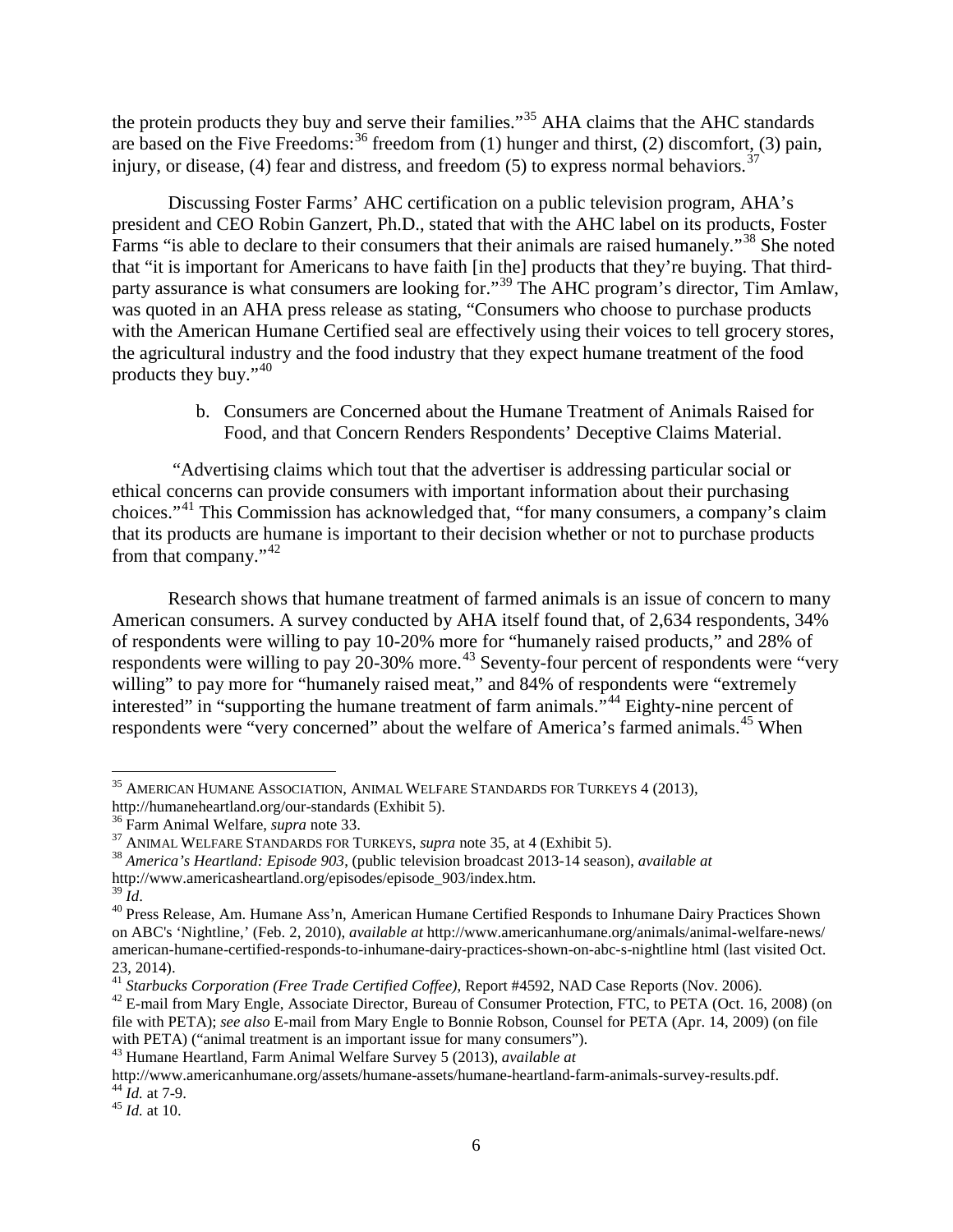asked to rank the importance of a "humanely raised" label to their purchasing decision, where 100 signified "Absolute necessity," 95% of respondents ranked that label between 90 – 100, higher than the labels "organic," "natural," and "antibiotic free."<sup>46</sup> When asked what a product's "humanely raised certified label signif[ied]," 2,508 respondents answered "[b]etter treatment of animals."<sup>47</sup> Within the survey, AHA acknowledged that humanely raised certified products cost more than other products.<sup>48</sup>

That understanding is evident in other surveys' results.<sup>49</sup> Seventy percent of surveyed consumers answered that they believed that "humanely raised" meant chickens were raised under a standard of care better than what is typical in the industry.<sup>50</sup> When questioned about the treatment of laying hens, 60.4% of respondents found the mutilation of the birds' beaks ("debeaking") without anesthesia unacceptable and 80.7% said they would pay more for eggs raised in a humane manner.<sup>51</sup> In a survey by *Consumer Reports*, 90% of respondents said "humanely raised" "should mean the animals had adequate living space."<sup>52</sup>

Furthermore, all across the United States, consumers have encouraged, campaigned for, and voted for measures to improve the conditions under which farmed animals are raised, and food-production companies and restaurants have responded to consumers' concerns about farmanimal welfare by implementing changes in their corporate practices.<sup>53</sup>

In considering the meaning of "humane," one court stated "that a possible legal definition of 'humane' might reference treatment that does not cause undue pain to an animal."<sup>54</sup> The National Advertising Division (NAD) of the Better Business Bureau has determined that the statement that a product is humane is objective and customers rely upon it in making their purchasing decisions. In a case brought against Foster Farms, NAD rejected Foster's assertion that "humane" is a question of morality outside NAD's jurisdiction.<sup>55</sup> NAD explained, "Specific claims of 'humane' treatment and representations made in advertising regarding the health of animals and the development of husbandry practices represent are [sic] statements that are relied on by certain consumers in making purchasing decisions regarding animal products."<sup>56</sup> In a challenge to Perdue Farms' advertising, NAD reiterated that "consumer perception and

 $46$  *Id.* at 6.

<sup>46</sup> *Id.* at 6. <sup>47</sup> *Id.* at 12. <sup>48</sup> *Id.* at 5.

<sup>&</sup>lt;sup>49</sup> Animal Welfare Institute compiled a number of survey results regarding consumers' concern for the welfare of farmed animals and their willingness to pay more for "humanely raised" food. Consumer Perceptions of Farm Animal Welfare, Animal Welfare Institute, *available at* http://awionline.org/sites/default/files/uploads/documents/

fa-consumer\_perceptionsoffarmwelfare\_-112511.pdf.<br><sup>50</sup> Perdue Farms Inc. (Perdue Poultry Food Products), Case #5295, NAD Case Reports (03/02/11).<br><sup>51</sup> United Egg Producers, Report No. 122, NARB Case Reports (05/10/04).<br><sup>5</sup>

http://www.meatpoultry.com/articles/news\_home/Trends/2014/06/Consumer\_Reports\_aims\_to\_ban\_n.

<sup>&</sup>lt;sup>53</sup> See Timeline of Major Farm Animal Protection Advancements, Humane Society of the United States, http://www.humanesociety.org/issues/confinement\_farm/timelines/timeline\_farm\_animal\_protection html (last visited Oct. 30, 2014).<br><sup>54</sup> Animal Legal Def. Fund v. HVFG LLC, 12-cv-05809 WHA, at \*8 (N.D. Cal. Mar. 15, 2013).

<sup>&</sup>lt;sup>55</sup> *Foster Poultry Farms, Inc. (Chicken and Poultry Products), Case #4495, NAD Case Reports (05/12/06).* <sup>56</sup> *Id.*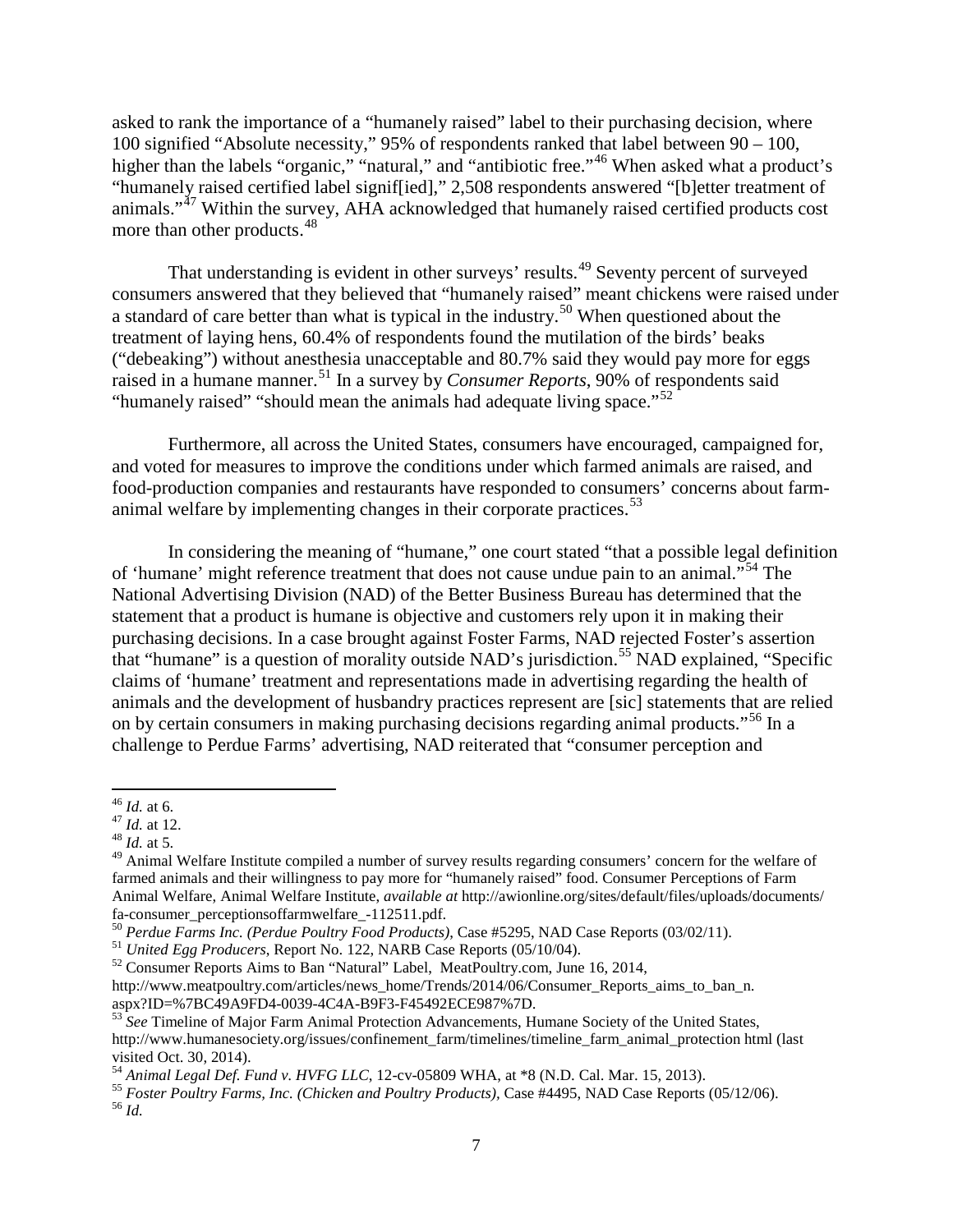understanding of 'humane' treatment or 'raised humanely' is directly relevant to the issue of whether such claims are substantiated or misleading to consumers."<sup>57</sup> In considering a challenge to a foie gras producer's implied claims of humane production, NAD pronounced that it "appreciates that advertising messages concerning animal welfare convey information that may enable customers to make purchasing decisions that reflect their particular social and ethical concerns. Consumers cannot typically verify the accuracy of these claims for themselves. NAD, therefore, plays an important role in reviewing such claims to ensure they are truthful, nonmisleading and adequately substantiated."<sup>58</sup> Congress established that same role for the FTC.

Given the materiality inherent in AHA and Butterball's claims, this matter requires FTC intervention. Consumers are willing to change their purchasing practices to support companies they understand to be treating farmed animals humanely. AHA itself has surveyed and documented consumers' interest in supporting companies that provide humane treatment to farmed animals and acknowledged that such products carry a higher price at the store. Consequently, its deceptive representations regarding humane treatment, representations that influence consumers' purchasing decisions and motivate them to pay more for a product carrying a humane label, are material deceptions in violation of the FTC Act.

> c. The Standards for Turkey Producers to Achieve the AHC Label Do Not Differ, or Differ Immaterially, from Standard Industry Practices.

Contrary to the AHC program's claims that its program ensures humane treatment of animals raised for food and enables consumers to choose humanely raised products, AHC's standards for turkey producers closely conform to the turkey industry's prevailing practices. Like standard industry practices, which are often considered by consumers to be cruel and inhumane, the AHC program allows turkeys to be kept indoors at all times, without enrichment or natural light, with high levels of ammonia, in cramped spaces, and to have their beaks and toes mutilated.

# Confinement: Indoors, Low Light, No Enrichment, Cramped, and High Ammonia Levels

The AHC standards for turkeys do not require access to the outdoors for the birds.<sup>59</sup> This is no different from the general turkey industry. $60$ 

The AHC standards do not require turkey producers to provide enrichment items, such as perches, alfalfa, and toys, to the birds.<sup>61</sup> The AHC standards do not require turkeys' housing to have windows for natural light. Instead, turkeys must have a period of eight consecutive hours of light, and the minimum average level of light must be "10 lux (1 foot-candle) at the head height

<sup>&</sup>lt;sup>57</sup> *Perdue Farms Inc. (Perdue Poultry Food Products*), Case #5295, at 6, NAD Case Reports (03/02/11).<br><sup>58</sup> *D'Artagnan, Inc. (Foie Gras)*, Case #4959, NAD Case Reports (01/16/09).<br><sup>59</sup> ANIMAL WELFARE STANDARDS FOR TURKEY

<sup>&</sup>lt;sup>60</sup> See, e.g., Broilers, Turkeys, Ducks (meat-bird production), Poultry Production, U.S. Environmental Protection Agency, http://www.epa.gov/oecaagct/ag101/printpoultry.html (last visited Oct. 23, 2014).

<sup>&</sup>lt;sup>61</sup> ANIMAL WELFARE STANDARDS FOR TURKEYS, *supra* note 35, at checklist p. 26 (Exhibit 5).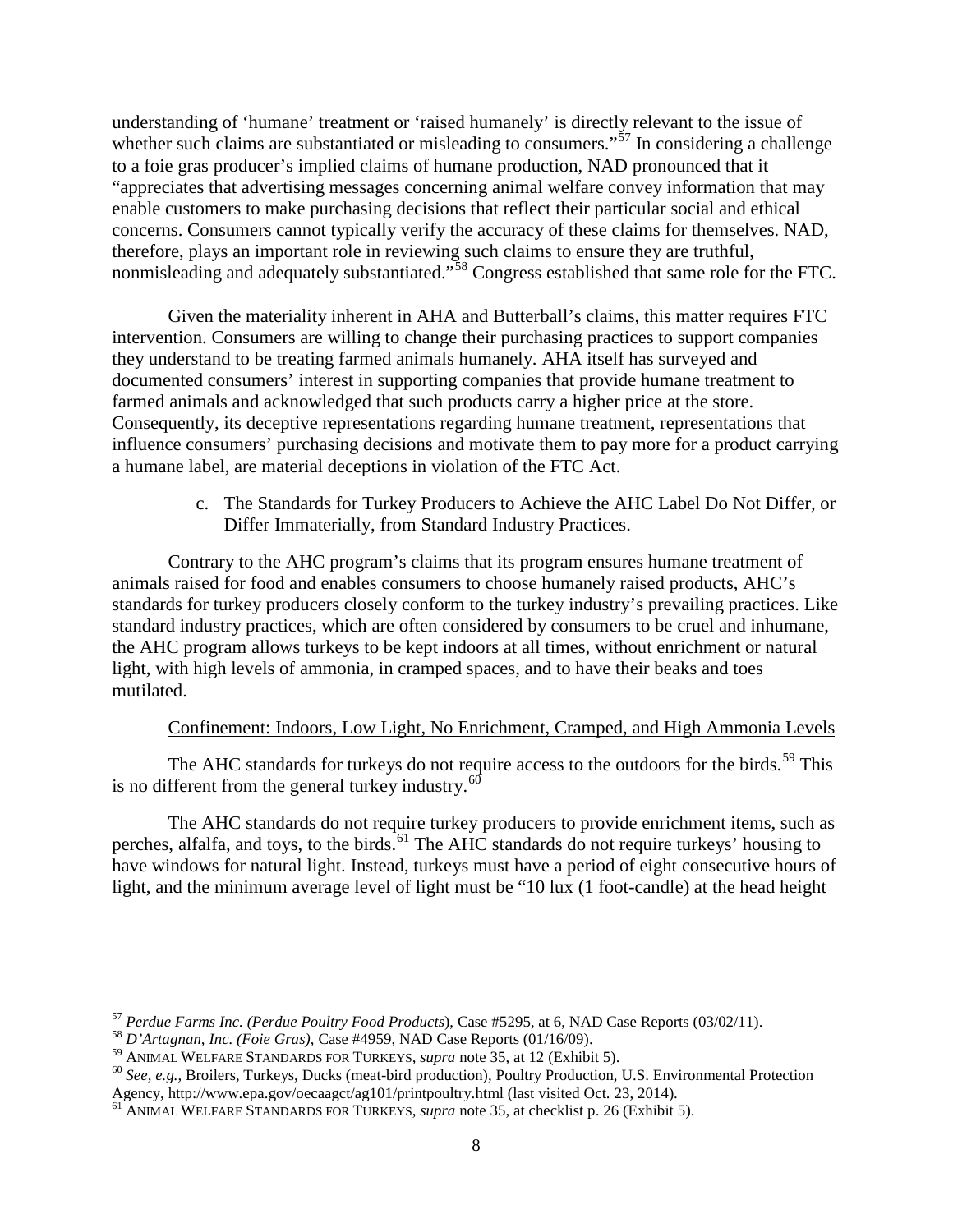of the birds throughout the house."62 Within the turkey industry, turkeys are typically housed without environmental enrichment and in low light.<sup>63</sup>

Inside the barn, the "density of turkeys" cannot "exceed 7.88 pounds of bird weight per square foot" according to the AHC standards.<sup>64</sup> Such a measurement allows for cramped, crowded barns.

Butterball sells turkeys ranging in weight from 6 lbs.<sup>65</sup> to 32 lbs.<sup>66</sup> Application of the AHC standards on stocking density results in the following required space:

| Weight  | <b>Space Required</b> |
|---------|-----------------------|
| 6 lbs.  | .76 sq. ft.           |
| 10 lbs. | $1.27$ sq. ft.        |
| 15 lbs. | 1.9 sq. ft.           |
| 20 lbs. | $2.54$ sq. ft.        |
| 25 lbs. | 3.17 sq. ft.          |
| 32 lbs. | 4 sq. ft.             |

Agriculture professors at Ohio State University and the University of Arkansas wrote in 2007 that, for stocking density, "Commercial turkey guides recommend everything from 2.25 sqft for a 12 week old, 16 lb turkey hen to 3.5 sqft per bird for a 20 wk old, 40 lb canner tom."<sup>67</sup> The California Poultry Workgroup's publication on turkey care states, "The amount of space allowed per bird varies with the environment, sex and market weight, but is generally  $2.\overline{5}$  square feet per hen and 3.5 square feet per tom."68 The AHC standard thus appears to fall within or near an accepted range in the turkey industry—they provide for slightly less space than industry standards for smaller birds, and slightly more (inches) for the largest birds. The result is still that turkeys are tightly packed within the turkey sheds. The square footage allowed to turkeys under the AHC standards is in stark contrast to the consumer's expectation that birds raised humanely enjoy adequate living space.

 $^{62}$  Id.<br>at 8.

<sup>&</sup>lt;sup>63</sup> Chris M. Sherwin et al., *The Effects of Environmental Enrichment and Intermittent Lighting on the Behaviour and Welfare of Male Domestic Turkeys*, 62(4) APPLIED ANIMAL BEHAVIOUR SCIENCE 319-33 (1999). For the beneficial effects of natural lighting and environmental enrichment on turkeys produced by one of Britain's largest producers, *see* Philip Clarke, *Daylight and Perches Good for Turkeys*, FARMERS WEEKLY, Feb. 22, 2012, http://www.fwi.co.uk/articles/22/02/2012/131347/daylight-and-perches-good-for-turkeys htm.<br><sup>64</sup> ANIMAL WELFARE STANDARDS FOR TURKEYS, *supra* note 35, at 24 (Exhibit 5).<br><sup>65</sup> E.g., Frozen Li'l Butterball, http://www.butter

<sup>2014).</sup> 

<sup>66</sup> *E.g.*, Frozen Whole Turkey, http://www.butterball.com/products/whole-turkeys/frozen-whole-turkey (last visited Oct. 29, 2014).

 $^{67}$  Sandra G. Velleman & Nicholas B. Anthony, The Impact of Stocking Density on Growth and Yield OF COMMERCIAL PHEASANTS 2, http://www.mwpoultry.org/ProjectPDFs/07-15.pdf; *see also* MPRP Research Project Objectives, http://www.mwpoultry.org/ResearchProjects html?nocache=500001 (last visited Oct. 23, 2014) (indicating a 2007 publication date). 68 TURKEY CARE PRACTICES 7 (1998), *available at* http://www.vetmed.ucdavis.edu/vetext/local-

assets/pdfs/pdfs\_animal\_welfare/turkeyCarePrax.pdf; *see also* J.C. Voris*,* California Turkey Production, Poultry Fact Sheet No. 16c (1997)*,* http://animalscience.ucdavis.edu/Avian/pfs16C htm.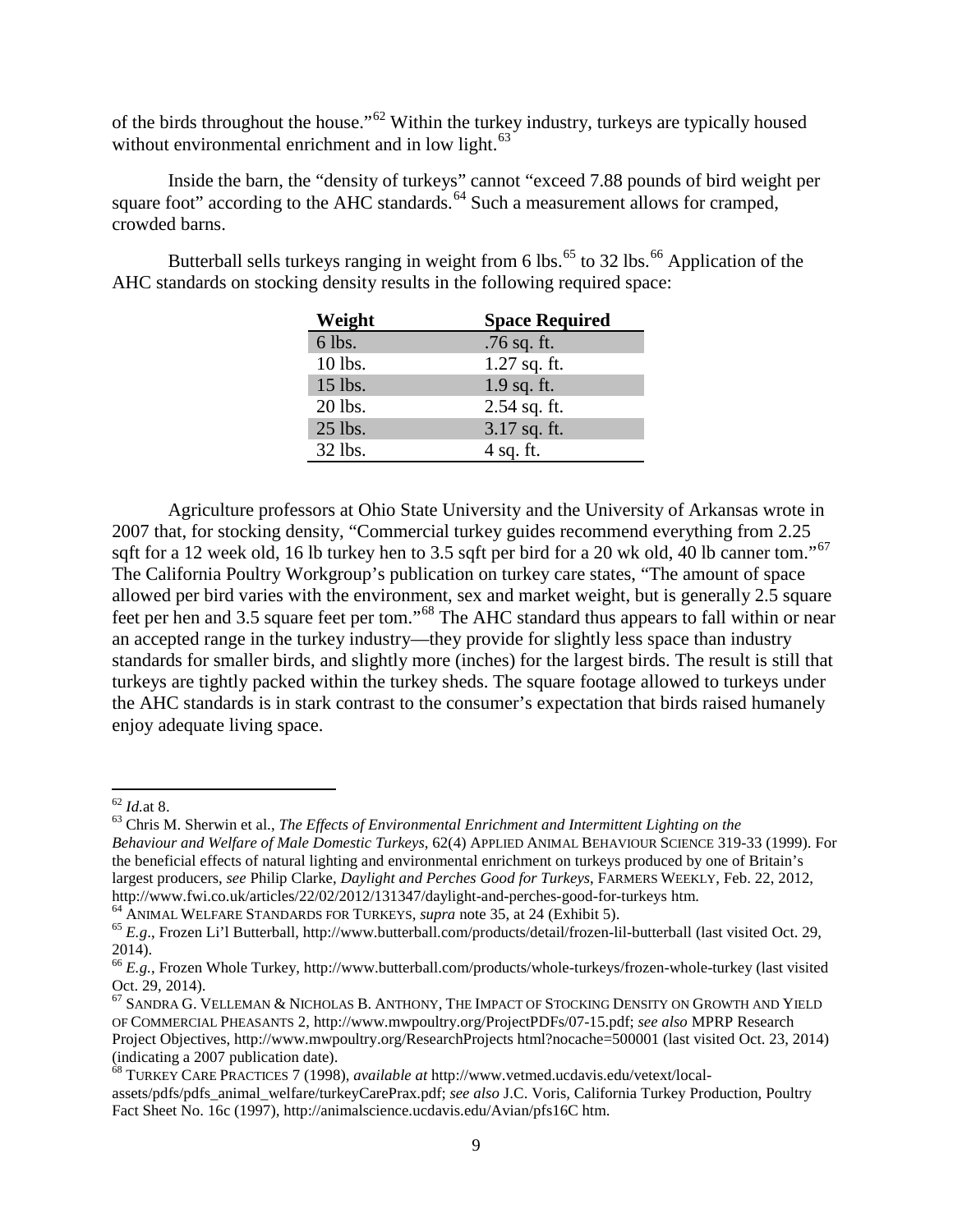The AHC standards permit ammonia levels to reach as high as 25 parts per million in the turkey barns.<sup>69</sup> However, this measurement appears to be the general recommendation or standard in the industry. According to the National Turkey Federation's<sup>70</sup> advisory guidelines,<sup>71</sup> the recommended ammonia level is less than 25 parts per million. Indeed, according to the National Chicken Council,<sup>72</sup> National Turkey Federation, and U.S. Poultry & Egg Association,<sup>73</sup> "much of the industry literature is devoted to providing the informational resources to ensure that all poultry farmers achieve and maintain . . . ammonia concentrations [near or below 25 ppm] in their poultry houses."<sup>74</sup>

As a result of these practices that the AHC standards allow and the turkey industry typically employs, turkeys may spend their whole lives in dark, windowless sheds without sufficient space to move freely. With no room to engage in normal behaviors and a barren environment without enrichment items, the birds may have nothing else to do but peck at each other<sup>75</sup>—and injured birds have no ability to escape in such cramped quarters. The birds cannot engage in behaviors they would perform if they had adequate space and a humane environment: "[d]omestic turkeys, if given the opportunity, will exhibit the same wide range of comfort and grooming activities as their ancestors, including preening, which involves the arrangement, cleaning and general maintenance of the structure of the feathers by the beak or feet; raising and ruffling the feathers; stretching the wings; and dust-bathing. $176$ 

In addition, the conditions wreak havoc on their health. High ammonia levels cause respiratory irritation and keratoconjunctivitis (ammonia-burned eyes).<sup>77</sup> Ammonia also destroys the cilia that would otherwise prevent harmful bacteria from being inhaled. As a result, turkeys "are inhaling harmful bacteria constantly" and develop respiratory infections, such as airsacculitis.<sup>78</sup> Low lighting can cause abnormalities in the birds' eye physiology and causes the birds stress, since they prefer bright light to explore their environment.<sup>79</sup> None of this suffering

<sup>&</sup>lt;sup>69</sup> ANIMAL WELFARE STANDARDS FOR TURKEYS, *supra* note 35, at 34 (Exhibit 5).<br><sup>70</sup>The National Turkey Federation describes itself as "the national advocate for the turkey farmer and processors." About the National Turkey Federation, http://www.eatturkey.com/about-us (last visited Oct. 23, 2014).<br><sup>71</sup> NATIONAL TURKEY FEDERATION, ANIMAL CARE BEST MANAGEMENT PRACTICES 19 (2012),

http://www.eatturkey.com/sites/default/files/NTF%20Production%20Welfare%20-%202012%20FINAL.pdf. *See* 

Exhibit 6.  $72$  The National Chicken Council is a "trade association that promotes and protects the interests of the chicken industry." Overview, About NCC, National Chicken Council, http://www.nationalchickencouncil.org/about-<br>ncc/overview/ (last visited Oct. 23, 2014).

<sup>&</sup>lt;sup>73</sup> "The U.S. Poultry & Egg Association is the world's largest and most active poultry organization," and its membership includes turkey producers and turkey processors. About the U.S. Poultry  $\&$  Egg Association,

http://www.uspoultry.org/about/ (last visited Oct. 23, 2014).<br><sup>74</sup> Petition for Exemption From EPCRA and CERCLA Reporting Requirements For Ammonia Emissions from Poultry Operations 14 (Aug. 5, 2005), http://www.uspoultry.o

<sup>&</sup>lt;sup>75</sup> See, e.g., M.E. ENSMINGER POULTRY SCIENCE 338 (Interstate Publishers, Inc., 1992); Sherwin, *supra* note 63.<br><sup>76</sup> STANDING COMMITTEE OF THE EUROPEAN COMMISSION FOR THE PROTECTION OF ANIMALS KEPT FOR FARMING

PURPOSES (T-AP), RECOMMENDATIONS CONCERNING TURKEYS 3 (2001),<br>http://www.magrama.gob.es/es/ganaderia/temas/produccion-y-mercados-ganaderos/recpavosingles\_tcm7-5584.pdf.

<sup>&</sup>lt;sup>77</sup> Ian J. H. Duncan, "Welfare Problems of Meat-Type Chickens," Farmed Animal Well-Being Conference at the University of California-Davis, June 28-29, 2001.

<sup>&</sup>lt;sup>78</sup> Id.<br><sup>79</sup> Chris M. Sherwin, *Light Intensity Preferences of Domestic Male Turkeys*, APPLIED ANIMAL BEHAVIOUR SCIENCE, 1998, at 121-30; C.L. Barber et al, *Preferences of Growing Ducklings and Turkey Poults for Illuminance*, ANIMAL-WELFARE, 2004, at 211-24.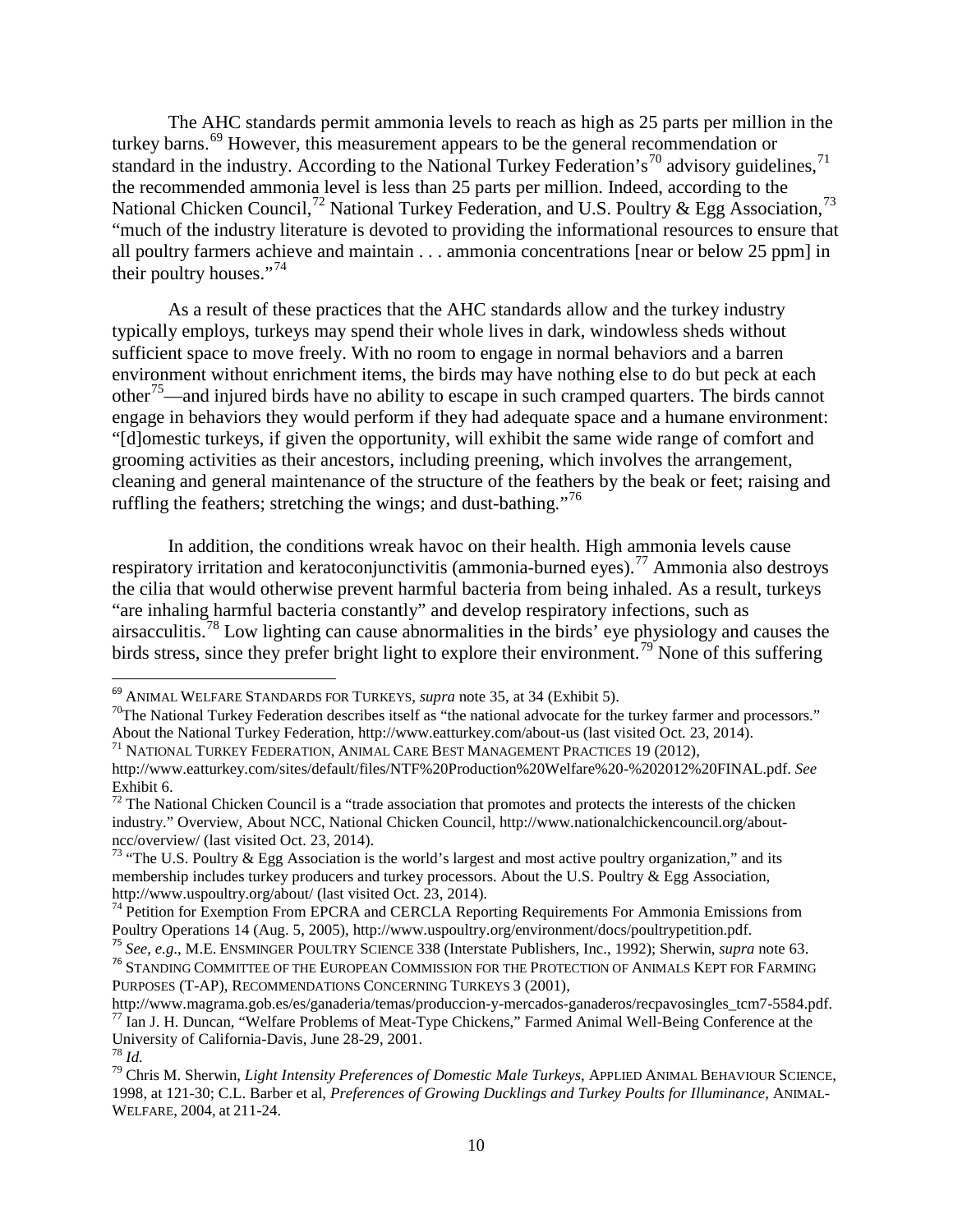aligns with the reasonable consumer's expectations for "humane" treatment.

# Inability to Walk Without Difficulty

The AHC standards allow for 10% of the hens and 20% of the toms to have visible difficulty walking.  $80$  Birds with difficulty walking, as defined by the AHC standards, are birds who "walk with a limp making awkward movements, but that are still able to walk at least 5 feet (after being goaded gently, if needed)."<sup>81</sup> This is common among turkeys raised for food. Researchers have developed a scale of 1-5 to measure the impairment of a turkey's movement, with 1 representing turkeys whose legs lack defect and 5 representing bowlegged turkeys with "great difficulty walking"; turkeys bred at Ohio State University average a 3 on that scale.<sup>82</sup>

"[T]urkeys have been bred to grow faster and heavier but their skeletons haven't kept pace, which causes 'cowboy legs.' Commonly, the turkeys have problems standing . . . and fall and are trampled on or seek refuge under feeders, leading to bruises and downgradings as well as culled or killed birds."<sup>83</sup> According to one animal scientist, due to skeletal disorders, "we must conclude that approximately one quarter of the heavy strains of broiler chicken and turkey are in chronic pain for approximately one third of their lives. . . . [T]his must constitute, in both magnitude and severity, the single most severe, systematic example of man's inhumanity to another sentient animal."<sup>84</sup>

The AHC standards fail to address the genetic modifications that cause turkeys to grow at a rate that their skeletons cannot sustain. As the AHC standards allow for one-tenth to one-fifth of birds to have *visible* difficulty walking, it can be inferred that many turkeys raised by its certified producers are experiencing the kind of chronic pain that comes from their skeletons' inability to support their weight sufficiently—far more than the reasonable consumer would find humane.

# Painful Mutilation of Turkeys' Toes and Beaks

The AHC standards allow the turkeys' toes to be amputated ("clipped"), including by a hot blade, and the ends of their beaks to be sliced off ("trimmed") by a machine with a blade, <sup>85</sup> if there is a "concern about cannibalism"—which tends to occur when the birds are closely confined without proper environmental enrichment.<sup>86</sup> Amputation of toes and mutilation of beaks are standard practices in the turkey industry. Like the AHC standards, the National Turkey Federation approves of cutting turkeys' toes with a hot blade.<sup>87</sup> According to the USDA's Agricultural Research Service, about one-third to one-half of the beaks of turkeys are cut off "to

<sup>&</sup>lt;sup>80</sup> ANIMAL WELFARE STANDARDS FOR TURKEYS, *supra* note 35, at 25 (Exhibit 5).<br><sup>81</sup> *Id.* at checklist p. 28.<br><sup>82</sup> Alexis Madrigal, *Give Thanks? Science Supersized Your Turkey Dinner*, WIRED, Nov. 25, 2008, *available at* http://www.wired.com/2008/11/turkeytech/all/.

<sup>83</sup> R. Smith, *Cutting Edge Poultry Researchers Doing What Birds Tell Them To Do*, FEEDSTUFFS, Sept. 9, 1991, at 22.<br><sup>84</sup>JOHN WEBSTER, ANIMAL WELFARE: A COOL EYE TOWARDS EDEN 156 (Blackwell 1995).

<sup>&</sup>lt;sup>85</sup> ANIMAL WELFARE STANDARDS FOR TURKEYS, *supra* note 35, at 37-38 (Exhibit 5).<br><sup>86</sup> See, e.g., ENSMINGER *supra* note 75; Sherwin, *supra* note 63.<br><sup>87</sup> ANIMAL CARE BEST MANAGEMENT PRACTICES, *supra* note 71, at 16 (Exh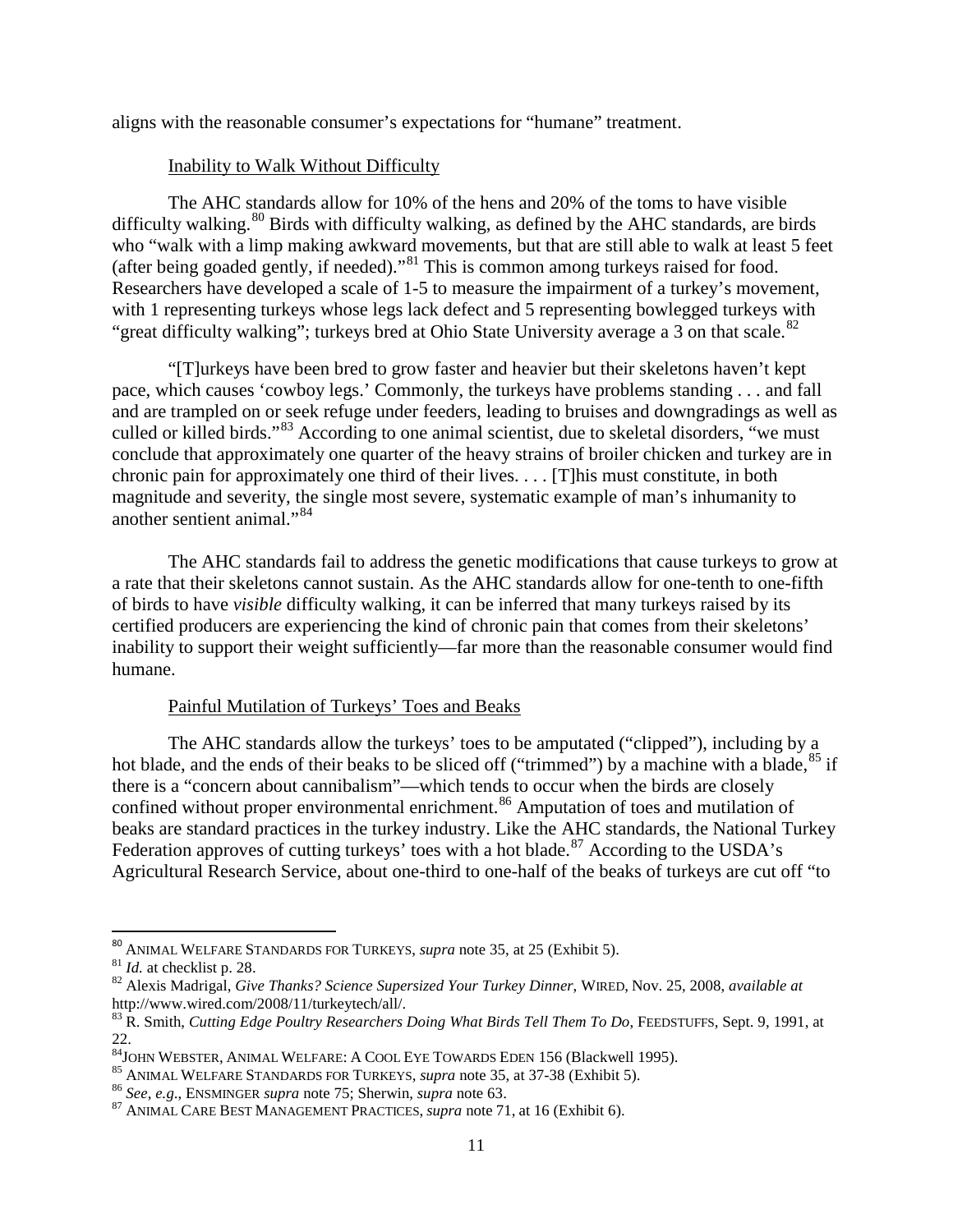cut losses from poultry pecking each other."88 The National Turkey Federation even advises that, while it believes that "[b]eak conditioning is necessary to prevent feather damage and mutilation from birds pecking each other to establish social order,"89 "using a mechanical clipper or hot blade has been largely replaced with the adoption of new technology and is not [sic] longer considered acceptable."<sup>90</sup>

Amputations of parts of the turkeys' bodies "at the very least, will cause some acute pain," but research also suggests that mutilating birds' beaks and toes causes them *chronic* pain.91 Surveyed consumers specifically stated that they did not find acceptable the poultry industry's practice of slicing off birds' beaks without pain relief. Certainly, such painful mutilation practices are outside those consumers' reasonable definition of "humane" treatment.

#### Painful Shackling and Electric Shocks

l

The AHC standards allow the birds to be shackled for slaughter.<sup>92</sup> Shackling by the legs is a standard industry practice.<sup>93</sup> The AHC standards for turkeys allow electric water bath stunning,<sup>94</sup> which is intended to immobilize birds or render them unconscious for slaughter. This practice is standard within the turkey industry.95

Being shackled upside-down is an unnatural posture for turkeys. For birds who have been grown at a rate their skeletons cannot support, being hung upside-down by their legs—legs that may have had "visible difficulty walking"—can result in broken bones from the act of being shackled, the weight of their top-heavy bodies hanging upside-down, and the stress of the unnatural position that causes urgent wing-flapping.<sup>96</sup> Evidence from studies of chickens demonstrates that the process of inversion and shackling is both stressful<sup>97</sup> and painful, and the wingtips may become bruised if turkeys flap while being hung.<sup>98</sup> Moreover, many birds flap

<sup>88</sup> *Settling Doubts About Livestock Stress*, AGRICULTURAL RESEARCH, Mar. 2005, at 4-7, *available at*

<sup>&</sup>lt;sup>89</sup> ANIMAL CARE BEST MANAGEMENT PRACTICES, *supra* note 71, at 16 (Exhibit 6).<br><sup>90</sup> *Id*. Two newer practices the guidelines discuss are fulgurization, a process of heating the beak's germinal tissue on the first day of the turkey's life, and a device that "uses a short burst of high intensity light to denature a small area of germinal tissue at the tip of the beak." *Id.*

<sup>&</sup>lt;sup>91</sup> Ian J.H. Duncan, *Welfare Problems of Poultry, in* THE WELL-BEING OF FARM ANIMALS 307-24 (J.B. Benson & Bernard Rollin eds., 2004); *see also* Ian J.H. Duncan, *Science-Based Assessment of Animal Welfare: Farm Animals*,

<sup>&</sup>lt;sup>92</sup> ANIMAL WELFARE STANDARDS FOR TURKEYS, *supra* note 35, at 30 (Exhibit 5).<br><sup>93</sup> E.g., NATIONAL TURKEY FEDERATION, ANIMAL CARE BEST MANAGEMENT PRACTICES: SLAUGHTER GUIDELINES (2012) 14-15; TURKEY CARE PRACTICES, *supra* note 68, at 20.<br><sup>94</sup> ANIMAL WELFARE STANDARDS FOR TURKEYS, *supra* note 35, at 30 (Exhibit 5).

<sup>&</sup>lt;sup>95</sup> See, e.g., Mohan Raj, Welfare During Stunning and Slaughter of Poultry, 77 POULTRY SCIENCE 1815 (1998).<br><sup>96</sup> See, e.g., L. H. Parker et al., Sex and Shank Diameter Affect Struggling Behaviour of Shackled Broilers, 76

<sup>&</sup>lt;sup>97</sup> Govind Kannan and Joy A. Mench. *Influence of Different Handling Methods and Crating Periods on Plasma Corticosterone Concentrations in Broilers*, 37(1) BRITISH POULTRY SCIENCE 21 (1996); Govind Kannan et al., *Shackling of Broilers: Effects on Stress Responses and Breast Meat Quality*, 38(4) BRITISH POULTRY SCIENCE 323 (1997). <sup>98</sup> N. G. Gregory, *Pathology and Handling of Poultry at the Slaughterhouse,* 50(1) WORLD'S POULTRY SCIENCE

JOURNAL 66 (1994).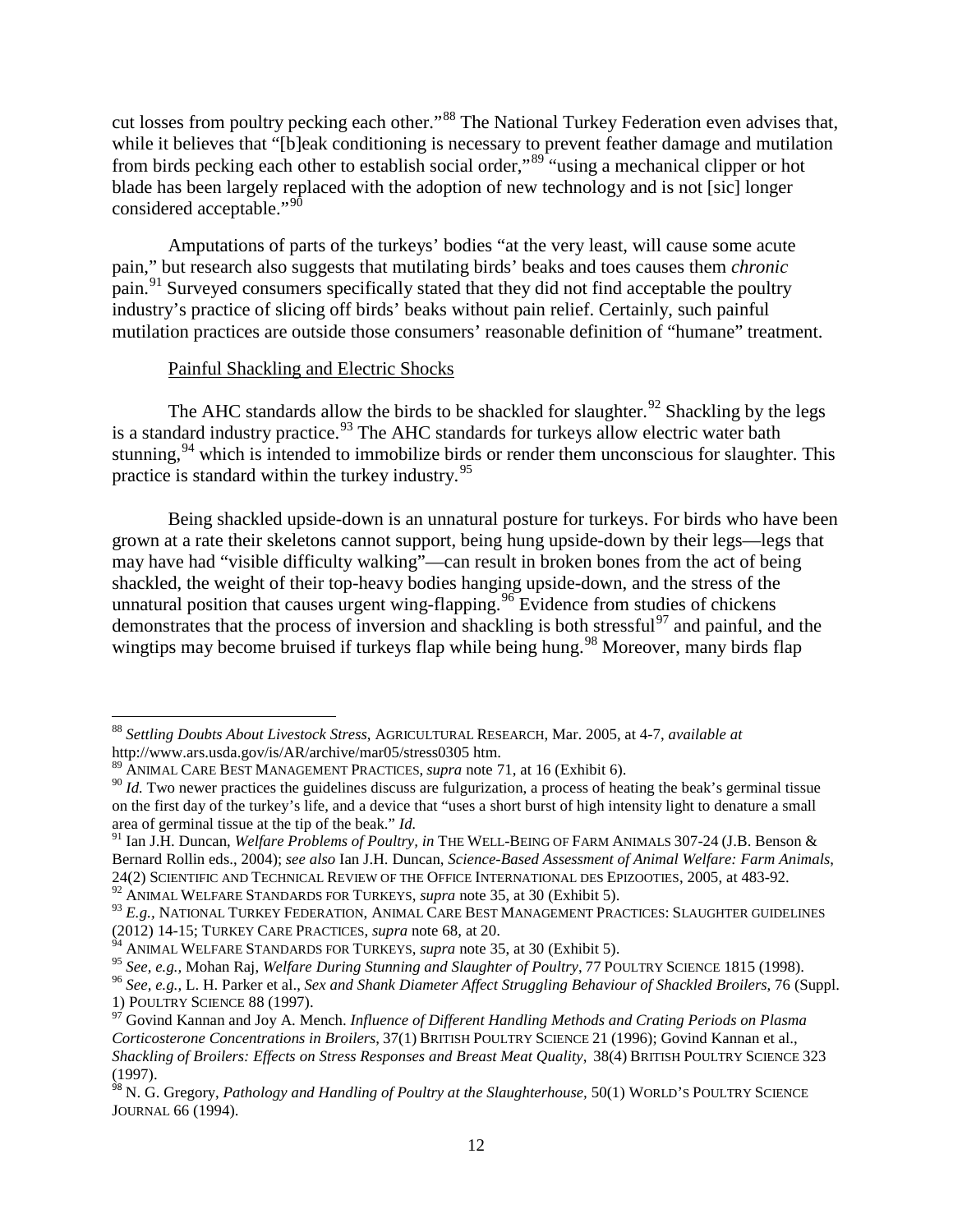their wings at the entrance to the stun bath, which causes their shackled bodies to experience painful electric shocks.99

Consumers want a "humane" label to signify humane slaughter, which the AHC standards do not guarantee. Painful shackling of birds whose legs may already have been in enough pain that the birds had difficulty walking, hanging the birds upside-down in an unnatural posture, and dunking them in an electrified bath that can cause painful shocks to hit their bodies while they are still alive and conscious does not amount to better treatment than what is typical in the industry, contrary to what consumers expect from a "humane" label.

#### Deliberate Acts of Abuse Against Animals

Deliberate abuse of turkeys, including "kicking, throwing, yelling at, or purposefully scaring the birds," does not result in an automatic failure of the audit. $100$  It is within the AHC program's discretion whether the audit will be suspended for such conduct.<sup>101</sup> The program may place the producer on probation if the incident is deemed severe after an investigation.<sup>102</sup>

The turkeys are at the mercy of the AHC-certified producers and their employees and contractors. They cannot run away, given the physical ailments caused by their breeding and confinement, or defend themselves, since their beaks and toes have been amputated. If the AHC standards do not necessarily protect the birds from intentional acts of abuse, they certainly cannot satisfy the "humane" standard consumers expect.

# The AHC Standards Adhere to Industry Guidelines

For its standards on slaughter and processing,"[t]he American Humane Certified program adheres to" the guidelines published by the American Meat Institute Foundation,<sup>103</sup> which "is a non-profit research, education and information foundation established by the American Meat Institute."<sup>104</sup> The American Meat Institute ("AMI") is "a national trade association that represents companies that process 95 percent of red meat and 70 percent of turkey products in the US and their suppliers throughout America."<sup>105</sup> AMI advertises itself as "[t]he voice of the meat and poultry industry," and its mission is to "represent the industry and advocate its views."<sup>106</sup> In its list of five values, AMI's only reference to animals is in its fifth value: "AMI values livestock and poultry as nutritious food sources."<sup>107</sup>

 $99$   $E.g.,$  MICHAEL C. APPLEBY ET AL., POULTRY BEHAVIOUR AND WELFARE 193 (CABI Publishing 2004).

<sup>&</sup>lt;sup>100</sup> ANIMAL WELFARE STANDARDS FOR TURKEYS, *supra* note 35, at checklist p. 37 (Exhibit 5).<br><sup>101</sup> *Id.*<br><sup>102</sup> *Id.* In addition, although the presence of live birds in the DOA (Dead on Arrival) bin or in the scalder resu an automatic failure of the audit, the producer is merely placed on probation. Producers on probation can be reinstated if they make "changes to the management, training, and company policies" that the program finds satisfactory to "remedy the issue" and if they pass a subsequent audit. *Id.*<br><sup>103</sup> ANIMAL WELFARE STANDARDS FOR TURKEYS, *supra* note 35, at checklist p. 32 (Exhibit 5).<br><sup>104</sup> About, AMI Foundation, http://www.amif.org/a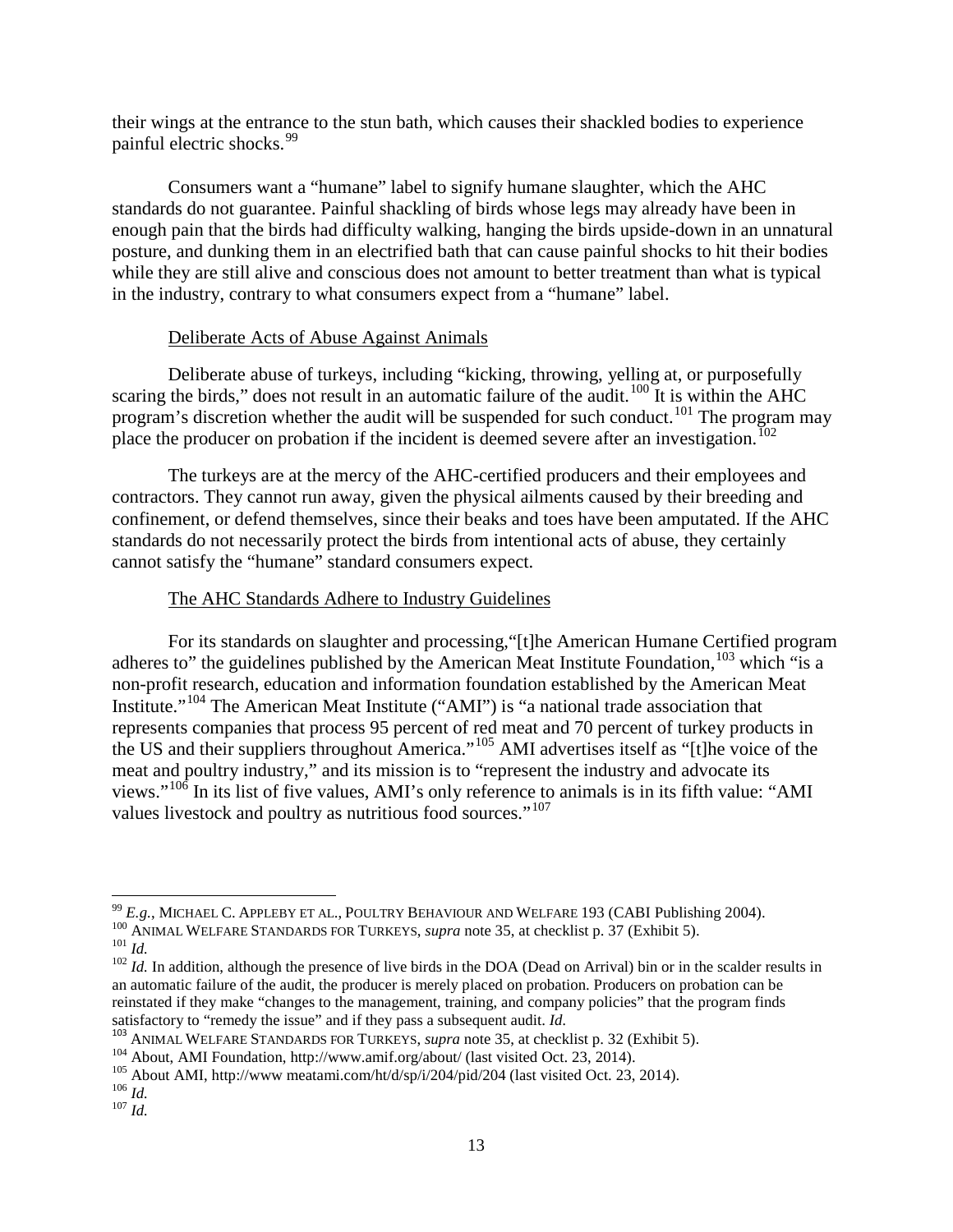In its assessment of the AHC label, *Consumer Reports* found that "many of the requirements in the American Humane standards mirror the conventional industry's practices, and livestock producers do not have to meet all of the requirements to be certified."<sup>108</sup>

AHA's claims that its standards are built on freedom to engage in normal behavior and freedom from pain, discomfort, and fear are wholly incongruous with a program that permits systematic cramped confinement of turkeys, mutilation of their beaks and toes, deprivation of enrichment items to allow them to "express normal behaviors," and painful shackling in an unnatural posture followed by electric shocks before slaughter, among other inhumane acts. The AHC standards for its "humane" label are contrary to consumers' expectations of "humane" treatment of farmed animals. Consumers expect better treatment for farmed animals raised under a "humane" label than the animals would generally receive, but the AHC standards for turkey producers are nearly in lockstep with the turkey industry.

> d. A Turkey Producer Need Not Adhere to All of the AHC Standards to Pass the Audit, and the Auditor Need Not Observe Practices by Outside Contractors.

To obtain AHC certification, a turkey producer must first fill out an application.<sup>109</sup> The AHC program will then schedule an audit of the producer's site with an "independent third party auditor."<sup>110</sup> AHA reviews the results of the audit with the producer, giving the producer the opportunity to correct problems.111 Audit results are private, and dissemination to retailers and other entities requires the producer's permission.<sup>112</sup> Audits occur annually thereafter, but AHA "reserves the right to perform an unannounced audit."<sup>113</sup> There is a fee or royalty negotiated to receive AHC certification.<sup>114</sup>

The AHC audit for turkey producers includes 120 audit items that add up to a total possible score of 1190 points.<sup>115</sup> The producer's score must be 85% of the 1190 possible points to receive certification.<sup>116</sup> Some of these items do not have a direct impact on humane treatment of animals, such as simply making a company policy available to all employees and maintaining records on flocks for at least one year.<sup>117</sup> Thus, a producer may disregard some items that are directly related to the turkeys' care and still receive AHC certification as a "humane" producer of turkeys, thereby gaining the ability to adorn its products on supermarket shelves with the AHC label. A producer could, for example, have ammonia levels higher than 25 ppm or pack turkeys more densely than the AHC standards outline yet receive certification as "humane" and advertise its products as such to shoppers at the grocery store.

 $\overline{\phantom{a}}$ 

<sup>108</sup> American Humane Association, Consumer Reports, http://www.greenerchoices.org/eco-

labels/label.cfm?LabelID=309.<br><sup>109</sup> Becoming American Humane Certified™, Humane Heartland, http://www humaneheartland.org/our-farm-<br>programs/american-humane-certified (last visited Oct. 23, 2014).<br>*Id.* 

<sup>&</sup>lt;sup>111</sup> *Id.*<br>
<sup>112</sup> *Id.*<br>
<sup>113</sup> *Id.*<br>
<sup>113</sup> *Id.*<br>
<sup>115</sup> ANIMAL WELFARE STANDARDS FOR TURKEYS, *supra* note 35, at checklist p. v (Exhibit 5).<br>
<sup>116</sup> *Id.*<br>
<sup>117</sup>*Id.* at checklist pp. 3-4.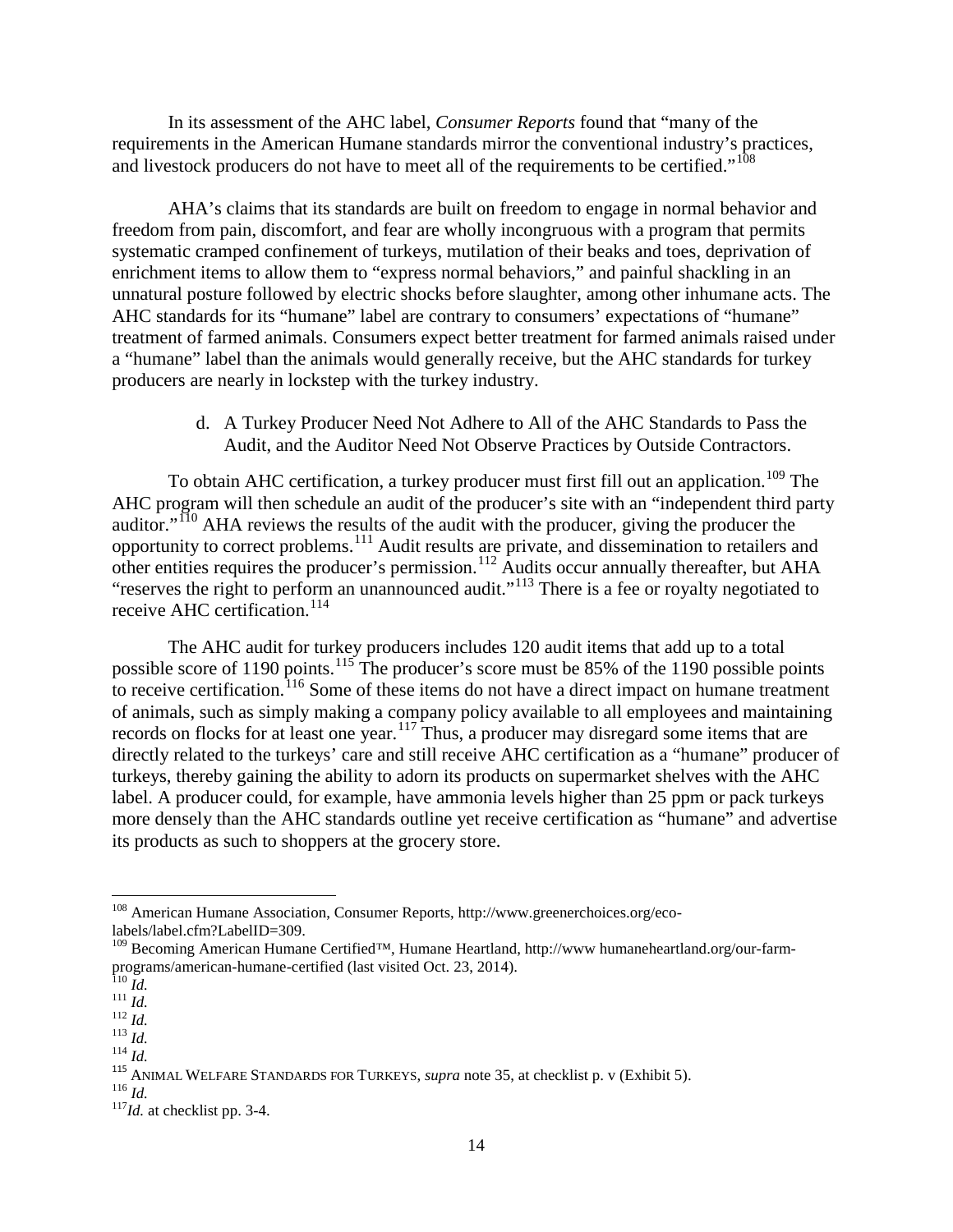Moreover, a facility that uses outside companies for transportation or processing need not have that outside company audited to achieve certification. While the AHC standards assert that the auditor must observe the outside company's processes, they allow the facility to only provide documentation of training for the outside company's employees if observation by an auditor is not "a viable option."<sup>118</sup> As a result of the scoring system, the meaning of the label is also not consistent across the field of labeled products, even within the same industry. Consequently, even the minimal standards of the AHC program may not be met by its certified companies and their contractors.

#### e. Conditions at Butterball Evince the Misleading Nature of the AHC Label.

Butterball produces more than one billion pounds of turkey annually and is the "largest producer of turkey products" in the United States.<sup>119</sup> Butterball's products account for twenty percent of turkey production in the United States.<sup>120</sup>

All of Butterball's products have been granted certification by the AHA and are slated to bear the AHC label by fall of this year. <sup>121</sup> However, in response to a journalist's question regarding what changes Butterball made to obtain certification, an AHA spokesperson provided no specific answers.<sup>122</sup> In light of Butterball's history of employing workers who have committed acts of egregious cruelty against the turkeys in their care,  $^{123}$  AHA's reticence is troubling.

Butterball engages in practices that the reasonable consumer would find inhumane but that the AHC standards approve. For example, Butterball's turkeys move down the processing line in shackles,<sup>124</sup> just as the AHC standards and turkey industry allow. Butterball's grow-out farms densely stock the turkey barns, $125$  just as the AHC standards and turkey industry allow.

A recent investigation at a Butterball hatchery, from April to May 2014, revealed Butterball workers grinding baby turkeys alive in a macerating machine and mutilating their beaks and toes.126 Although this footage predates the announcement that *all* of Butterball's

l

<sup>118</sup> *Id.* at checklist p. 2.

<sup>&</sup>lt;sup>119</sup> Press Release, Butterball Announces Expanded Corporate Citizenship Program, Sept. 23, 2014, *available at* http://www.butterballcorp.com/press-releases/butterball-announces-expanded-corporate-citizenship-program/.  $h^{120}$ Corporate Information-Facts, http://www.butterballcorp.com/corporate-information/facts/ (last visited Oct. 23, 2014). <sup>121</sup> Butterball Announces Expanded Corporate Citizenship Program, *supra* note 119. 122 Tom Philpott, *Butterball Goes Humane for Thanksgiving. Really?*, MOTHER JONES, Sept. 27, 2014, *available at*

http://www.motherjones.com/tom-philpott/2014/09/butterball-goes-humane-thanksgiving-really. <sup>123</sup> *See, e.g.,* Butterball Animal Cruelty: Two More Workers Convicted after Mercy for Animals Investigation, Feb.

<sup>25, 2013,</sup> http://www.huffingtonpost.com/2013/02/25/butterball-animal-cruelty\_n\_2758472 html.<br><sup>124</sup> General Laborer Job Opening at Butterball in Ozark, AR, http://www.dcjobs.com/j/t-general-laborer-e-butterball-<br>1-ozark.-ar

<sup>&</sup>lt;sup>125</sup> *See, e.g.*, For Sale: Butterball Turkey Farm with 75 Acres, http://www.adpost.com/us/homes\_offices/1219918/ (last visited Oct. 23, 2014).

<sup>&</sup>lt;sup>126</sup> Amanda Dolasinski, *Mercy for Animals Allege Abuse at Hoke County Butterball Turkey Plant*, FAYETTEVILLE OBSERVER, June 4, 2014, *available at* http://www fayobserver.com/news/local/article\_75f64240-4aff-5dfc-83f4 aed4a04baa53.html; Tom Philpott, *This Video Shows What Happens to Baby Turkeys at the Butterball Plant*, MOTHER JONES, June 4, 2014, *available at* http://www.motherjones.com/tom-philpott/2014/06/turkey-butterballundercover-video.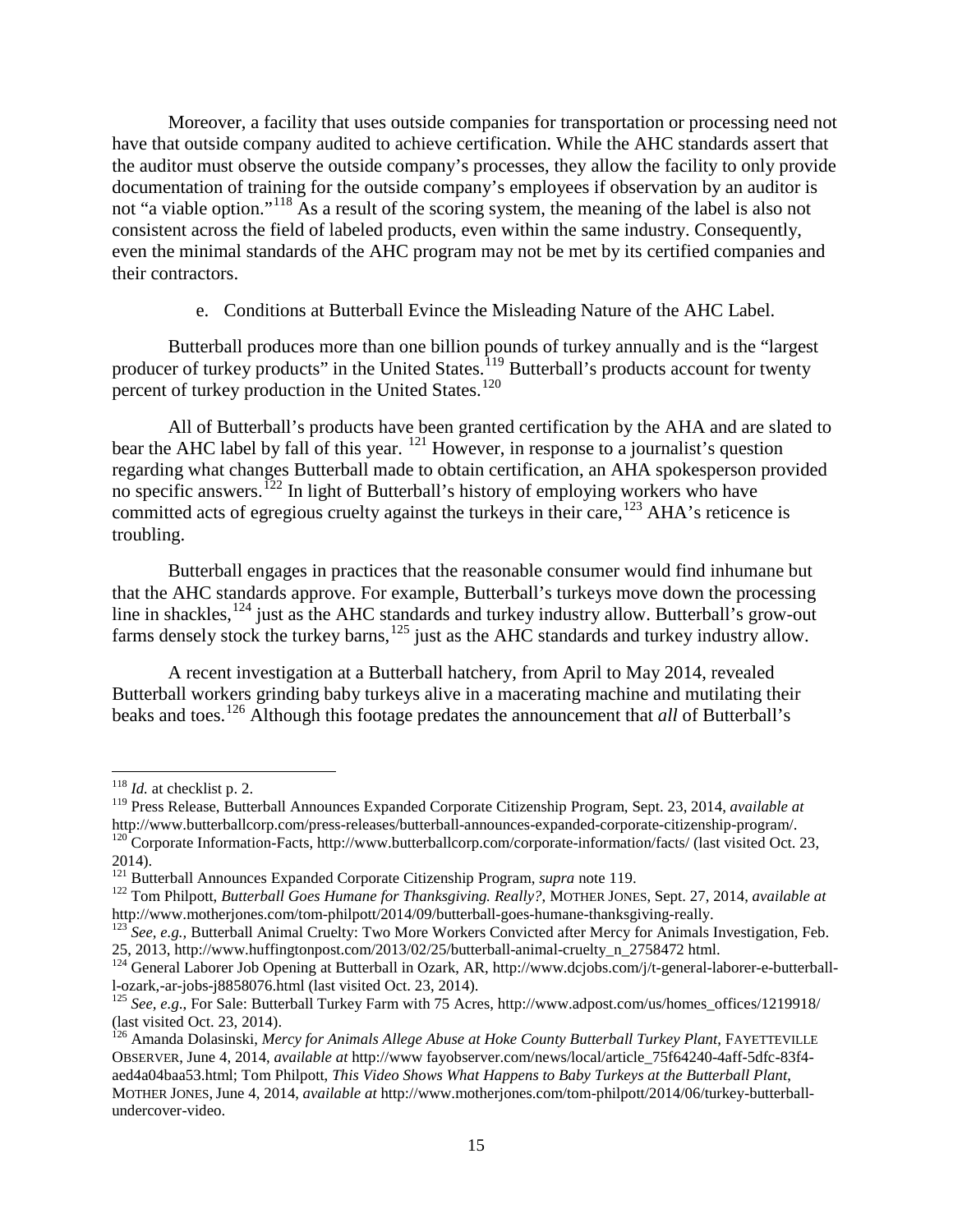products will bear the AHC label this fall, the investigation came *after* an announcement in November 2013 that *all of Butterball's fresh, whole turkeys had been granted the AHC label*. 127

Butterball announced in a press statement that its Animal Care and Well-Being Advisory Council saw no evidence of mistreatment of turkeys in the video; the statement also noted Butterball's adherence to industry standard practices and its commitment to maintaining AHC certification.<sup>128</sup> The reasonable consumer would likely disagree with the council's conclusion, considering that a majority of survey respondents found that slicing off the ends of birds' beaks without anesthesia was unacceptable and, in mulling a possible legal definition of "humane," a court focused on not causing undue pain to an animal. However, as described in Section II(c) of this complaint, it is not against AHC standards, or the general practices of the turkey industry, to mutilate turkeys' beaks and toes. In addition, it is not against AHC standards to macerate baby turkeys.<sup>129</sup>

These realities of Butterball's treatment of turkeys, which is permitted by the AHC standards, exemplify the misleading nature of the AHC label.

# III. The Federal Trade Commission Should Enforce the FTC Act Against AHA and Butterball because their False and Misleading Claims are Difficult for Consumers to Detect.

If a particular consumer group is targeted, or likely to be affected by an advertisement, the Commission will examine advertising from the perspective of a reasonable member of the targeted group.<sup>130</sup> In determining which advertising claims to challenge, the Commission prioritizes "those claims [that] are expensive for consumers . . . , or are beyond the competence or expertise of ordinary consumers to verify."<sup>131</sup> "Because of their lack of susceptibility to consumer assessment," AHA and Butterball's claims about the treatment of animals raised and killed by AHC-labeled companies are of exactly the type "subject to more intense scrutiny by the  $FTC.$ <sup>132</sup>

"[P]rocess attributes" that "are important to consumers for ethical reasons, such as the use of child labour, or harvesting techniques that threaten an endangered species," are often "difficult

 $\overline{\phantom{a}}$ 

<sup>&</sup>lt;sup>127</sup> American Humane Association Encourages Americans to serve a "Humane Table" This Holiday Season, Nov. 6, 2013, American Humane Association, http://www.americanhumane.org/american-humane-association-encouragesamericans-to-serve-a-humane-table-this-holiday-season html (last visited Oct. 23, 2014). 128 Press Release, Butterball Responds to Undercover Hatchery Video, June 3, 2014, Butterball,

http://www.butterballcorp.com/press-releases/butterball-responds-to-undercover-hatchery-video/.

<sup>&</sup>lt;sup>129</sup> AMERICAN HUMANE CERTIFIED WELFARE STANDARDS CHECKLIST: HATCHERIES (CHICKS AND POULTS) 12,

http://www.humaneheartland.org/index.php?option=com\_content&view=article&id=3&Itemid=106&jsmallfib=1&d

<sup>&</sup>lt;sup>130</sup> FTC Policy on Deception, *supra* note 10.<br><sup>131</sup> FTC Commissioner Mary L. Azcuenaga, The Role of Advertising and Advertising Regulation in the Market, before the Turkish Association of Advertising Agencies Conference on Advertising for Economy and Democracy, § IV.A. (Apr. 8, 1997), *available at* http://www.ftc.gov/speeches/azcuenaga/turkey97.shtm; *see also* FTC Commissioner Roscoe B. Starek, III, The Consumer Protection Pyramid: Education, Self-Regulation, and Law Enforcement, before the Korea Consumer Festival '97 (Dec. 2, 1997) ("Some of the most harmful violations that we pursue involve deceptive 'credence claims'—that is, claims whose accuracy is extremely difficult for consumers to assess based on their own experiences."), available at http://www.ftc.gov/speeches/starek/koreaweb.shtm. <sup>132</sup> *Id.*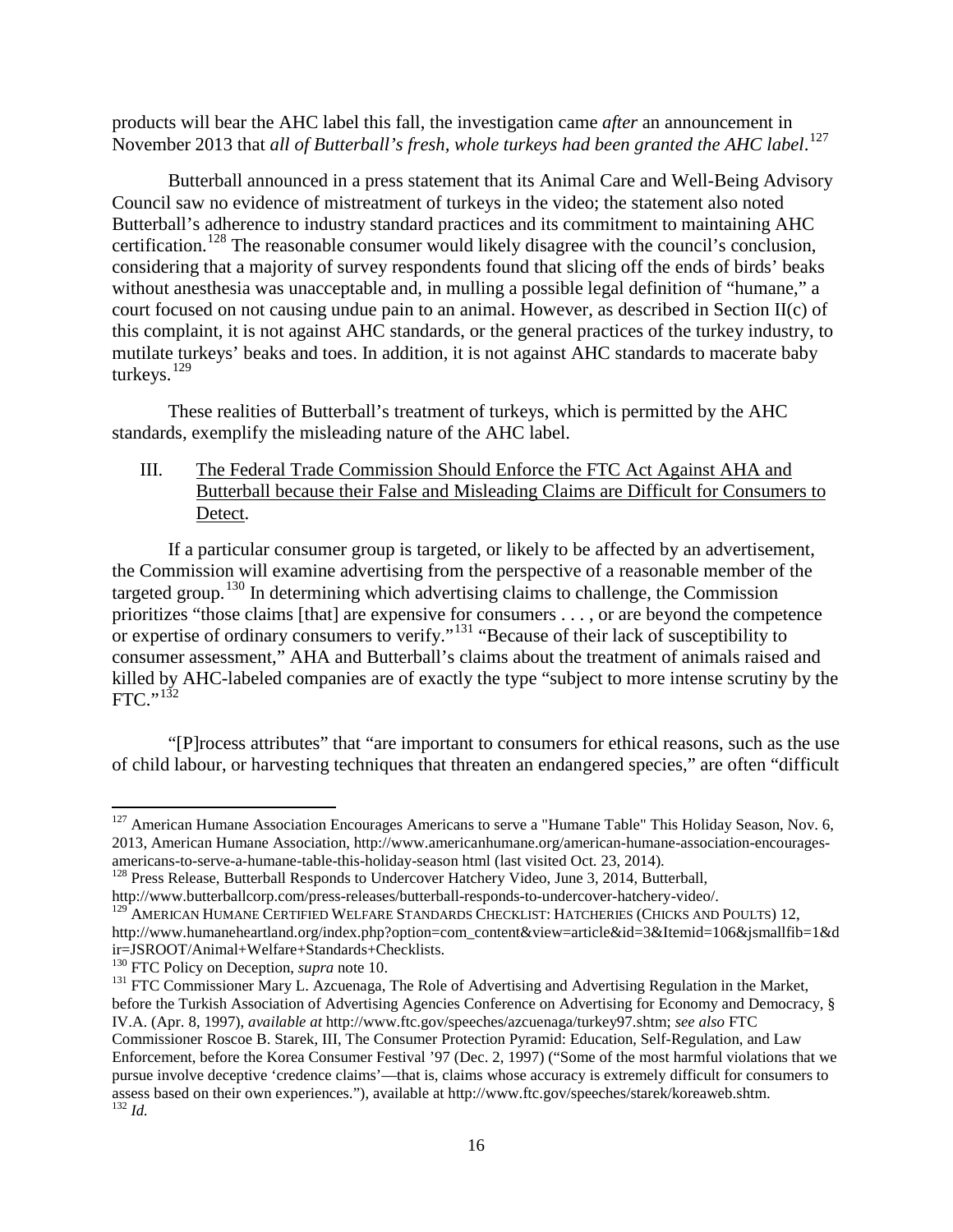for consumers to detect."<sup>133</sup> For example, Commissioner Julie Brill explained that "ensuring" that environmental marketing claims "are truthful is particularly important," because "[c]onsumers often cannot determine for themselves whether a product, package, or service is, in fact, 'recyclable,' 'made with renewable energy,' or possesses another environmental attribute that is being promoted."<sup>134</sup> The same is true of humane marketing claims like AHA's. Consumers can easily tell how much a packaged turkey costs, or how it looks or tastes, but they cannot observe or learn specifically of the treatment of that turkey during life and before and during slaughter. The Commission should adhere to its announced policies and prioritize enforcement of the FTC Act against AHA and Butterball.

The Commission well knows that if a product can be easily evaluated by the consumer, there is little likelihood of deception because the company would lose repeat business if the product is deficient. Such is not the case when there is asymmetric information regarding process attributes, which in this case concern the treatment of the living turkey. While the consumer relies on the packaging for information about production processes, the producer and AHA have access to far more complete information about those processes. <sup>135</sup> The consumer's inability to discern the veracity of the humane claim makes her more likely to be deceived or misled about the very information that will lead her to become a repeat customer. As a result, she may purchase a lower-quality or more objectionable product than was her intention.

In evaluating the AHC label, *Consumer Reports* stated, "the American Humane Association program does not require certain standards that consumers are likely to expect from a welfare label, and producers can be certified without fulfilling 100% of the requirements."<sup>136</sup> A survey commissioned by *Consumer Reports* supports its contention that consumers expect more: 88% of respondents said the term "humanely raised" should include humane slaughter, and 79% said the term should mean the animals went outdoors.<sup>137</sup> The AHC label conveys to consumers that AHC-labeled products are humane without clearly and conspicuously disclosing the parallels between the practices by its certified turkey producers and the general practices of the turkey industry. When a label is confusing to consumers regarding the humane treatment of animals, the National Advertising Review Board ("NARB") of the Better Business Bureau has

<sup>133</sup> Jill E. Hobbs, *Technical Barriers to Trade*, *in* HANDBOOK ON INTERNATIONAL TRADE POLICY 394, 395 (William A. Kerr & James D. Gaisford eds., 2011).

<sup>&</sup>lt;sup>134</sup> Opening Keynote of FTC Commissioner Julie Brill, 2010 PMA Marketing Law Conference 1 (Nov. 18, 2010), *available at* http://www.ftc.gov/speeches/brill/101118promomarketingspeech.pdf. <sup>135</sup> As recognized by agricultural economists:

Where producers are willing to supply products conforming to animal welfare principles, but consumers are not able to distinguish between these and other goods, there is a dysfunction in the market. Many goods produced by the food industry are best qualified as credence type goods, since their quality cannot be discerned by consumers prior to or after purchase. By definition, a credence type good implies a market with imperfect information: asymmetric information between the buyer and seller, thus a specific type of market failure. Since consumers are not able to distinguish by quality (animal friendly), they may choose the lower quality good and this may drive the higher quality good from the market. Labeling is the standard prescription for dealing with different qualities while permitting consumer choice.

David Blandford & Linda Fulponi, *Emerging Public Concerns in Agriculture: Domestic Policies and International* 

<sup>&</sup>lt;sup>136</sup> Consumer Reports, *supra* note 108.<br><sup>137</sup> Consumer Reports Aims to Ban "Natural" Label, *supra* note 52.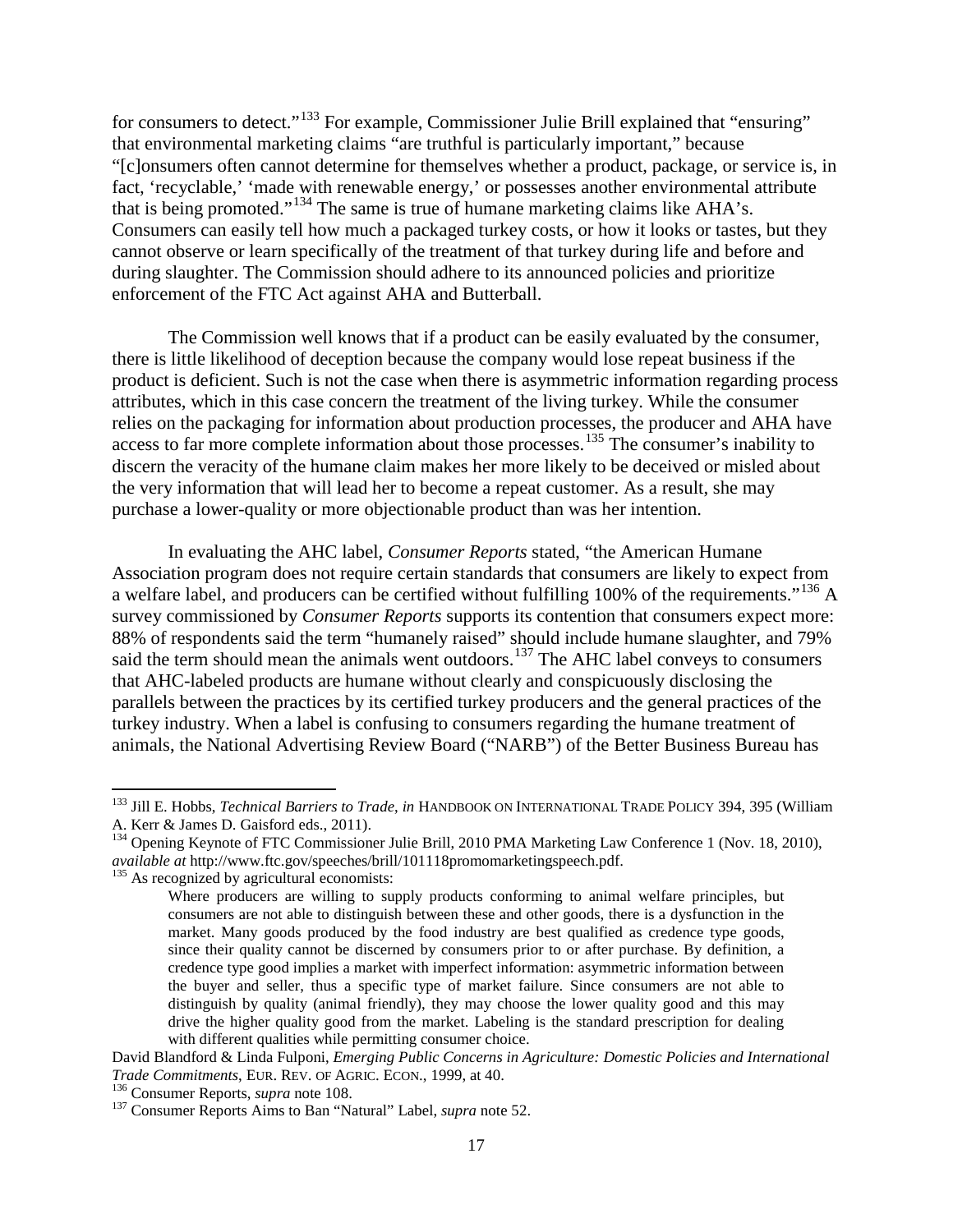found that the label should be discontinued or the guidelines that control the label should be changed.<sup>138</sup> The need to discontinue AHA's confusing label or change its controlling guidelines is paramount because the AHC label carries substantial potential to be more deceptive than a company's own assertions on its packaging. As AHA's Ganzert recognized, consumers trust "third-party assurance." While consumers may expect bias or exaggeration from a company regarding its own products, they likely expect an independent organization's assessment of a product to be reliable.

An average consumer seeing the AHC label would tend to trust the third-party label and have great difficulty vetting the label's assertion that the product is "humane" against the AHC program's standards and producers' audit results, especially where AHC-labeled producers use outside companies that the auditor did not observe, since such results are private. The AHC standards must be located online then downloaded separately for each species of animal raised for food. Even if the consumer were able to download and view the AHC standards while browsing the turkey selection at the grocery store, the consumer would have no idea of which standards the producer complied with to make up its 85% score. Nor could the consumer know whether the producer was placed on probation, nor whether there were acts of intentional, deliberate abuse of animals that the AHC program deemed not severe enough to suspend the audit or to require probation. The consumer also will likely be unaware much of problematic conduct discussed above, as the standards do not clearly outline what does still occur.

AHA and Butterball are taking advantage of consumers' concern for humane treatment of farmed animals. The AHC label deflects attention from the inhumane treatment of turkeys raised by its certified producers, and it falsely assures the buying public that these producers have raised their animals in a way that contrasts the general treatment of turkeys within the industry. Consumers who are considering which turkey to purchase at the grocery store cannot readily recognize that there is no or no material difference in the way the AHC-labeled turkey was raised and killed and the way other turkeys were raised and killed. If AHA made clear to consumers that the standards for its AHC-labeled turkeys are only marginally different in some instances and not different at all in other instances from the general practices of the turkey industry, and that a producer need not meet each of the standards to obtain certification, most consumers would not choose to spend more money on an AHC-labeled product than a non-labeled product.

Butterball and other turkey producers have an incentive to mislead consumers in order to charge a premium for turkeys the consumers erroneously believe were treated humanely. AHA has an incentive to grant the label because there is a fee or royalty for certification. The AHC label fulfills both incentives, and its misleading effect on the well-intentioned, but informationally disadvantaged, purchasing public is unlawful.

# IV. Relief Requested

AHA's deceptive and misleading advertising label violates Section 5 of the FTC Act. PETA urges the Commission to take action to stop AHA and Butterball from deceiving consumers about the nature of the AHC-certified products. Contrary to AHA's claims, which represent that its label provides consumers with a way to choose humanely raised products at the

<sup>138</sup> *United Egg Producers*, Report No. 122.